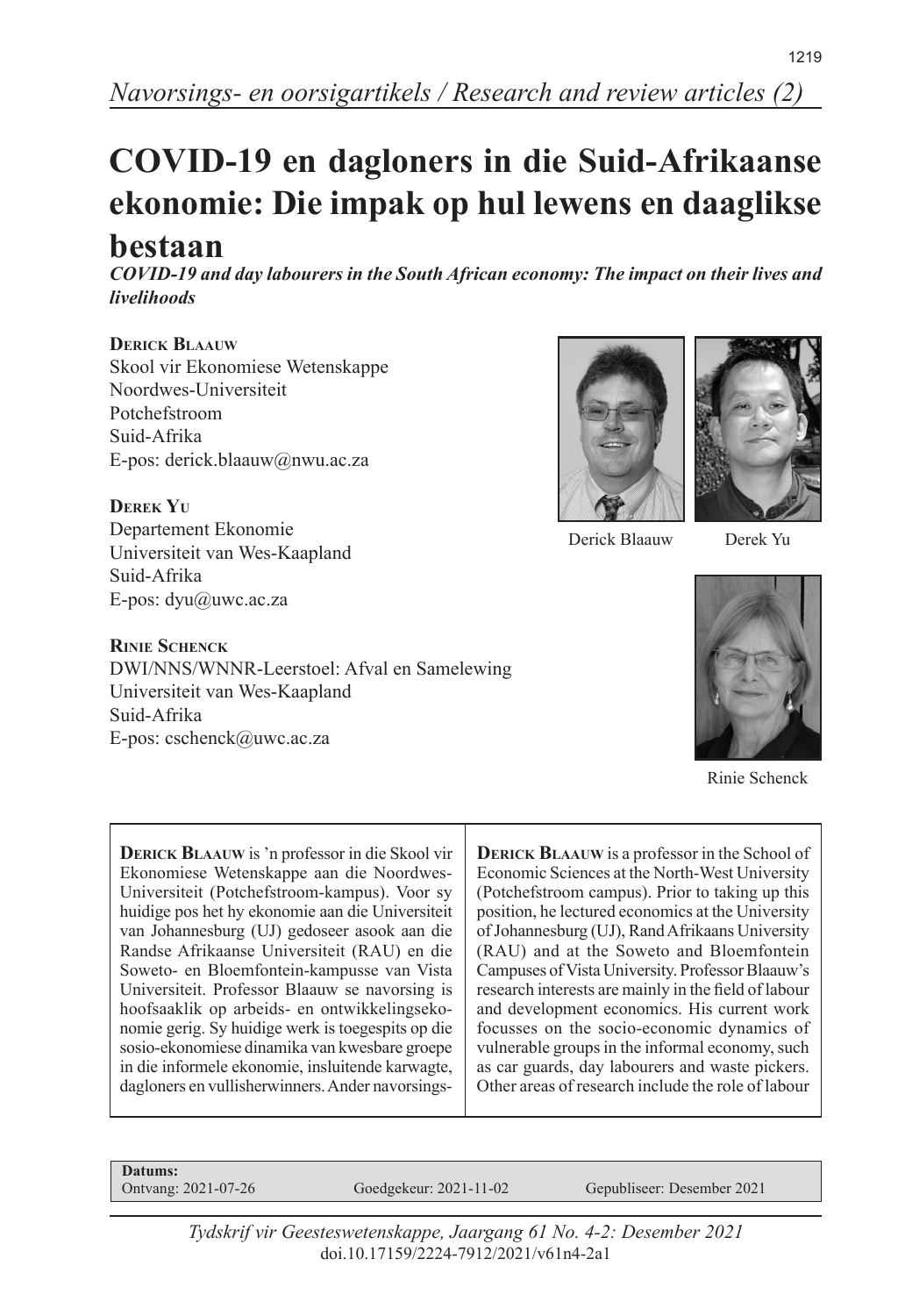| terreine sluit die rol van arbeidsmakelaars in Suid-<br>Afrika se arbeidsmark in Professor Blaauw het<br>reeds wyd in geakkrediteerde plaaslike en<br>internasionale joernale gepubliseer sowel as in<br>konferensie- en navorsingspublikasies by plaaslike<br>en internasionale geleenthede.                                                                                                                                                                                                                                                                                                                                                      | brokers in South Africa's labour market. Profes-<br>sor Blaauw has an extensive list of publications<br>in accredited national and international journals,<br>as well as conference and research papers pre-<br>sented at local and international events.                                                                                                                                                                                                                                               |
|----------------------------------------------------------------------------------------------------------------------------------------------------------------------------------------------------------------------------------------------------------------------------------------------------------------------------------------------------------------------------------------------------------------------------------------------------------------------------------------------------------------------------------------------------------------------------------------------------------------------------------------------------|---------------------------------------------------------------------------------------------------------------------------------------------------------------------------------------------------------------------------------------------------------------------------------------------------------------------------------------------------------------------------------------------------------------------------------------------------------------------------------------------------------|
| <b>DEREK YU</b> is 'n hoogleraar in die Departement<br>Ekonomie aan die Universiteit van Wes-Kaap-<br>land. Sy hoofonderrig- en navorsingsareas is<br>Arbeidsekonomie, Ontwikkelingsekonomie en<br>Nagraadse Navorsingsmetodes. Hy is tans 'n Y2-<br>gegradeerde NNS-navorser.                                                                                                                                                                                                                                                                                                                                                                     | <b>DEREK YU</b> is Professor in the Department of<br>Economics at the University of the Western Cape.<br>His main teaching and research areas are Labour<br>Economics, Development Economics and Post-<br>graduate Research Methods. He is currently a<br>Y2-rated NRF researcher.                                                                                                                                                                                                                      |
| <b>RINIE SCHENCK</b> is tans professor en gegradeerde<br>navorser in die Departement Maatskaplike Werk<br>aan die Universiteit van die Wes-Kaap (UWK).<br>Voordat sy by UWK begin werk het, was sy 25<br>jaar aan Unisa en 6 jaar aan die Universiteit van<br>Pretoria (UP) verbonde. Haar navorsing is gerig<br>op armoede, werkloosheid en in besonder op die<br>persone wat 'n bestaan probeer maak in die<br>informele ekonomie. Professor Schenck en haar<br>navorsingspan gee veral aandag aan die dagloners<br>en vullisherwinners. Sy het reeds wyd in nasionale<br>en internasionale tydskrfte gepubliseer oor die<br>bepaalde onderwerp. | RINIE SCHENCK is professor and rated researcher<br>in the Department of Social Work at the Uni-<br>versity of the Western Cape (UWC). Prior to<br>UWC she lectured at Unisa for 25 years and 6<br>years at the University of Pretoria (UP). Her<br>research focus is on poverty, unemployment and<br>in particular on people who are making a living<br>in the informal economy, including day labourers<br>and waste pickers. She has published extensively<br>in national and international journals. |

## **ABSTRACT**

#### *COVID-19 and day labourers in the South African economy: The impact on lives and livelihoods*

*The impact of the COVID-19 pandemic is currently reverberating throughout the South African economy – including the informal economy and those on the brink of the formal economy, such as day labourers. Even before the start of the pandemic, the South African economy was already in an extremely vulnerable position due to a number of multidimensional factors, for example the global financial crisis of 2008 as well as a decade of corruption and looting of state resources. Day labourers are particularly vulnerable to exogenous shocks such as the COVID-19 pandemic.*

*Against this background, the aim of the overview study was to place the possible impact of the COVID-19 pandemic on the living conditions of informal workers such as day labourers on the research agenda. The methodology was twofold. Firstly, the only available nationally representative database from a study by Blaauw (2010) on activities of day labourers in South Africa was used as a summary starting point with regard to the socio-economic position of day labourers. Secondly, in the second part of the analysis we used the latest available research information on changes in the day labour market to identify the factors that have changed the socio-economic conditions of day labourers in South Africa in the last decade. The possible short-, medium- and long-term impact of the COVID-19 pandemic was discussed against this background.*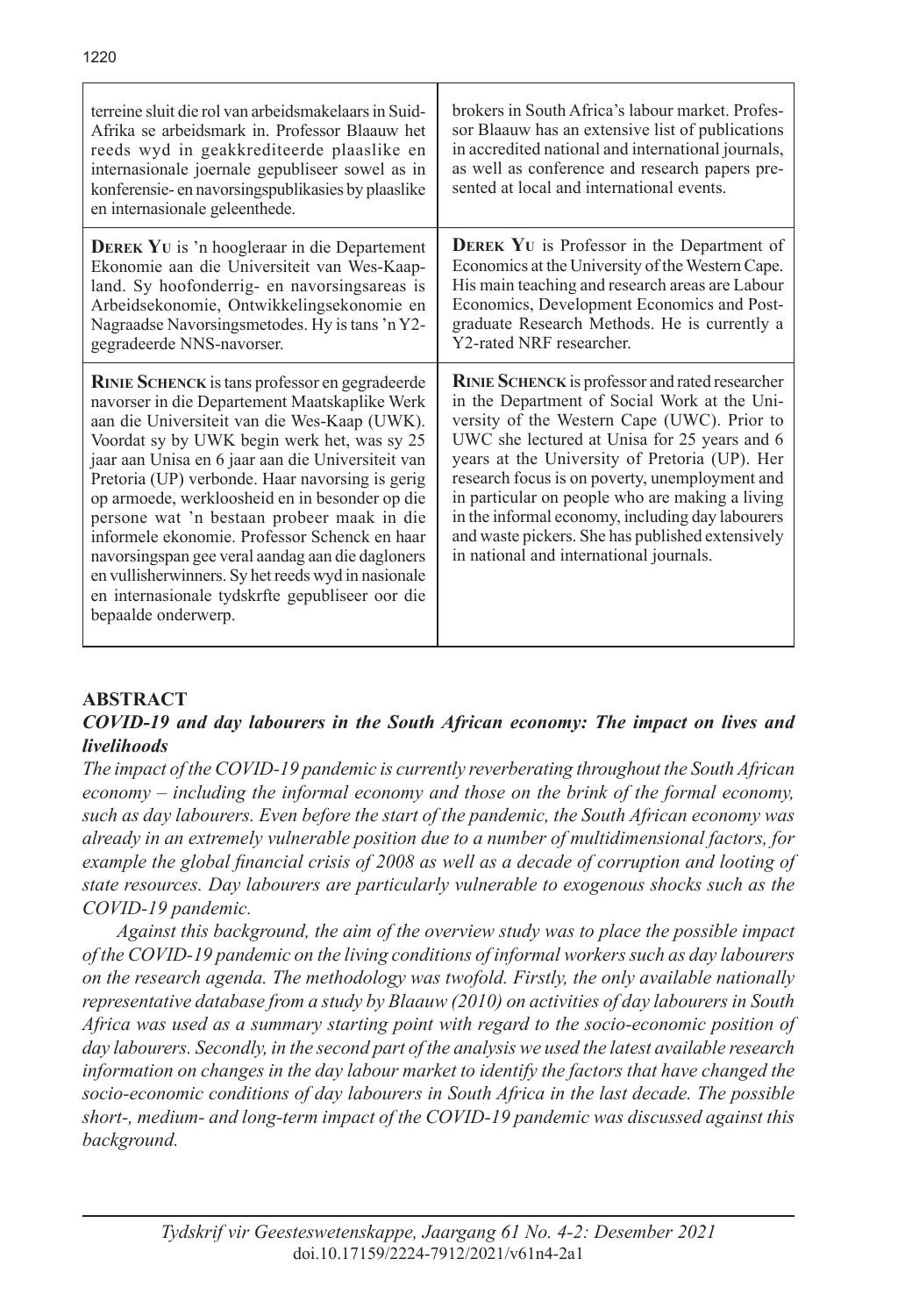*The results of the starting point analysis among day labourers in South Africa confirm that in 2008 the day labourers in the Western Cape and Gauteng were comparatively better off than the day labourers in some of South Africa's less prosperous provinces. Their wages were higher in all the income variables that were part of the study. Despite this relatively better situation, even day labourers in the strongest possible position were still vulnerable with low and uncertain income levels, the risk of not always being able to provide for them and their dependants' needs, and an inability to plan ahead as a precaution against future exogenous economic shocks.*

*These shocks did indeed come. Since 2008, macroeconomic shocks such as the global financial crisis and a declining mining and construction industry have put the day labour market under further pressure. A decade of looting and mismanagement of the South African economy as well as a third wave of cross-border migration led to a further deterioration of the day labour market's ability to meet the material needs of tens of thousands of day labourers in South Africa. Increased unemployment as well as declining real and reservation wages among day labourers occurred across all provinces in South Africa, and studies in East London, Tshwane, Emalahleni, Mbombela, Cape Town and Paarl clearly show the deteriorating socioeconomic conditions of day labourers in the last decade (Theodore, Pretorius, Blaauw & Schenck, 2018; Mapendere, 2019; Xweso, 2019; Schenck, Blaauw & Matthee, 2020; Smith, 2020). Day labourers' vulnerability has therefore deteriorated dramatically since 2008 and the advent of the COVID-19 pandemic has created the perfect storm in the day labour market.*

*The COVID-19 pandemic has left tens of thousands of day labourers facing the real prospect of economic hardship and starvation and a desperate need for help. Day labourers are in fact worse off than the informal self-employed, such as informal reclaimers, who have at least a voice through industry organisations such as Plastics SA, the South African Waste Pickers Association or the African Reclaimers Organisation. The South African Government has announced measures to mitigate the socio-economic impact of the pandemic. Theoretically, many of the day labourers could have benefited from the COVID-19 Social Emergency Relief Grant of R350 per month that has been paid to the unemployed since President Ramaphosa's announcement on 21 April 2020. However, this payment came to an end in April 2021.*

*The short-term impact of the COVID-19 pandemic on informal workers and day labourers was therefore nothing short of catastrophic. In the medium term, further pressure is likely to be put on the day labour market due to the many people who have lost or are about to lose their formal jobs because of the devastating effects of the COVID-19 pandemic. A resultant oversupply of day labourers will have a further devastating effect on day labourers' lives and livelihoods – even after the pandemic has been brought under control. Day labourers' reservation wages will be pushed even lower due to day labourers' desperation to be able to work at all. This negative impact could be further exacerbated in the long run as thousands of pupils, who are currently dropping out of school in the midst of the pandemic, will have no choice (other than crime) but to turn to the informal day job market. The situation in the day labour market is therefore already critical and can only have further devastating consequences for the social order and social cohesion in South Africa.*

*South African society urgently needs to reflect on these issues. The riots and looting in July 2021 are prima facie proof that the social order is already under tremendous pressure. Academics also have a role to play in the process of reflection and reconsideration. There is an urgent need for nationwide research on the day labour market and other forms of informal employment and self-employment. New nationwide data (using a similar methodology), as well as other forms of participatory research, are needed to gain an understanding of the*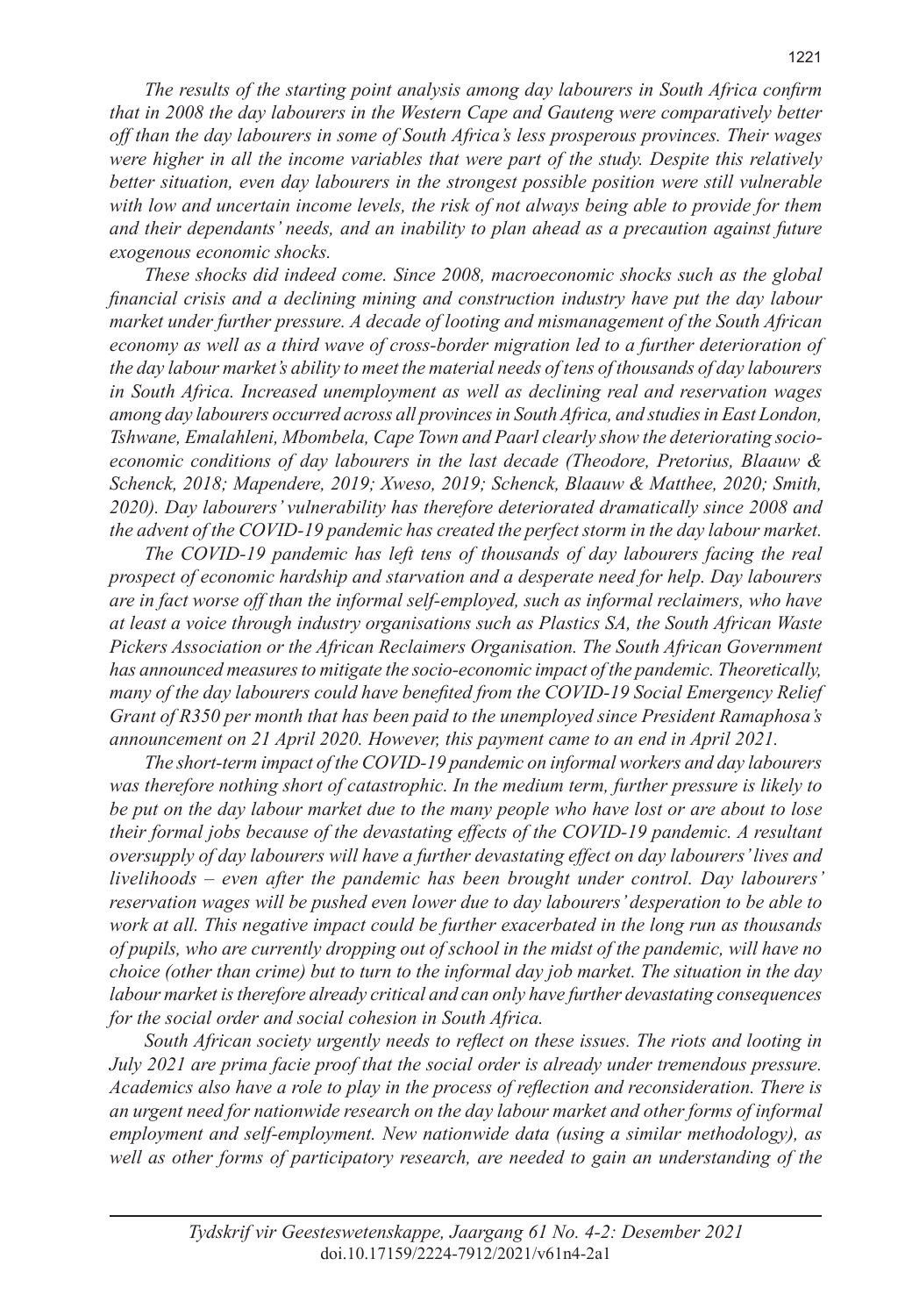1222

*impact of the events of the past ten years on the lives and livelihoods of informal wage earners. A crisis such as the COVID-19 pandemic has once again highlighted the plight of the marginalised and vulnerable in South Africa's unequal society.* 

| <b>KEYWORDS:</b> | informal economy, part-time employment, day labourers, exogenous |
|------------------|------------------------------------------------------------------|
|                  | shocks, COVID-19, immigrants, South Africa, unemployment,        |
|                  | structural vulnerability, social justice                         |

**TREFWOORDE:** informele ekonomie, geleentheidswerk, dagloners, eksogene skokke, COVID-19, immigrante, Suid-Afrika, werkloosheid, strukturele kwesbaarheid, sosiale geregtigheid

# **OPSOMMING**

Die Suid-Afrikaanse ekonomie was reeds voor die COVID-19-pandemie in 'n benarde posisie. Dagloners en andere in die informele ekonomie was struktureel selfs meer kwesbaar vir so 'n eksogene skok. Die doel van hierdie oorsigstudie was om die impak van die COVID-19 pandemie op die lewensomstandighede van dagloners op die navorsingsagenda te plaas. 'n Oorsig van tersaaklike elemente uit die enigste nasionaal verteenwoordigende databasis van dagloners, afkomstig vanuit die Blaauw (2010) studie, in Suid-Afrika, was die vertrekpunt. Daarna is die jongste beskikbare navorsingsinligting oor veranderinge in die daglonermark gebruik om die moontlike kort-, medium- en langtermynimpak van die pandemie te bespreek. In 2008 was die dagloners in die Wes-Kaap en Gauteng se loonvlakke hoër as dié van die dagloners in die res van Suid-Afrika. Selfs dagloners in hierdie twee provinsies was steeds kwesbaar met lae en onsekere inkomstevlakke. Sedert 2008 het makro-ekonomiese faktore en 'n derde golf van oorgrensmigrasie 'n verdere verswakking in dagloners se posisie meegebring. Die vraag na hul arbeid het verminder en reële lone het in verskeie stede gedaal. Die COVID-19-pandemie het dagloners op die kort termyn voor hongersnood te staan gebring. Die talle mense wat vanweë die pandemie hul formele werk verloor het of nog gaan verloor sal die daglonermark onder verdere druk plaas. Die minimum loonvlak waarvoor dagloners bereid is om te werk, sal selfs verder daal. In die lang termyn kan duisende van die leerlinge wat hul skoolopleiding te midde van die pandemie staak ook dagloners word, met rampspoedige gevolge vir die maatskaplike bestel in Suid-Afrika.

# **Inleiding**

Volgens onlangse skattings kan nagenoeg 'n miljoen mense hul werk verloor, onder meer as gevolg van die impak van die COVID-19-pandemie (Omarjee, 2020:1). Navorsing het bevind dat ongeveer een uit elke drie werkende mense in die NIDS-CRAM1 -steekproef in April 2020 óf hul werk verloor het óf geen lone ontvang het nie (Ranchhod & Daniels, 2021). Die impak hiervan op armoede en welvaart is enorm.

Die COVID-19-pandemie is 'n klassieke voorbeeld van 'n eksogene skok wat 'n reeds uiters kwesbare ekonomie verdere langtermynskade kan berokken – die gevolge waarvan nog vir dekades sal bestaan. Die Suid-Afrikaanse ekonomie was reeds voor die aanvang van die

<sup>1</sup> Die National Income Dynamics Study – Coronavirus Rapid Mobile Survey (NIDS-CRAM) is 'n breë nasionaal verteenwoordigende paneelopname van Suid-Afrikaanse individue. Daar word elke paar maande met dieselfde mense in verbinding getree en 'n reeks vrae word aan hulle gestel oor hul inkomste en werk, hul huishoudelike welsyn, ontvangs van toelaes, en hul kennis en gedrag wat verband hou met COVID-19 (Cramsurvey, 2021).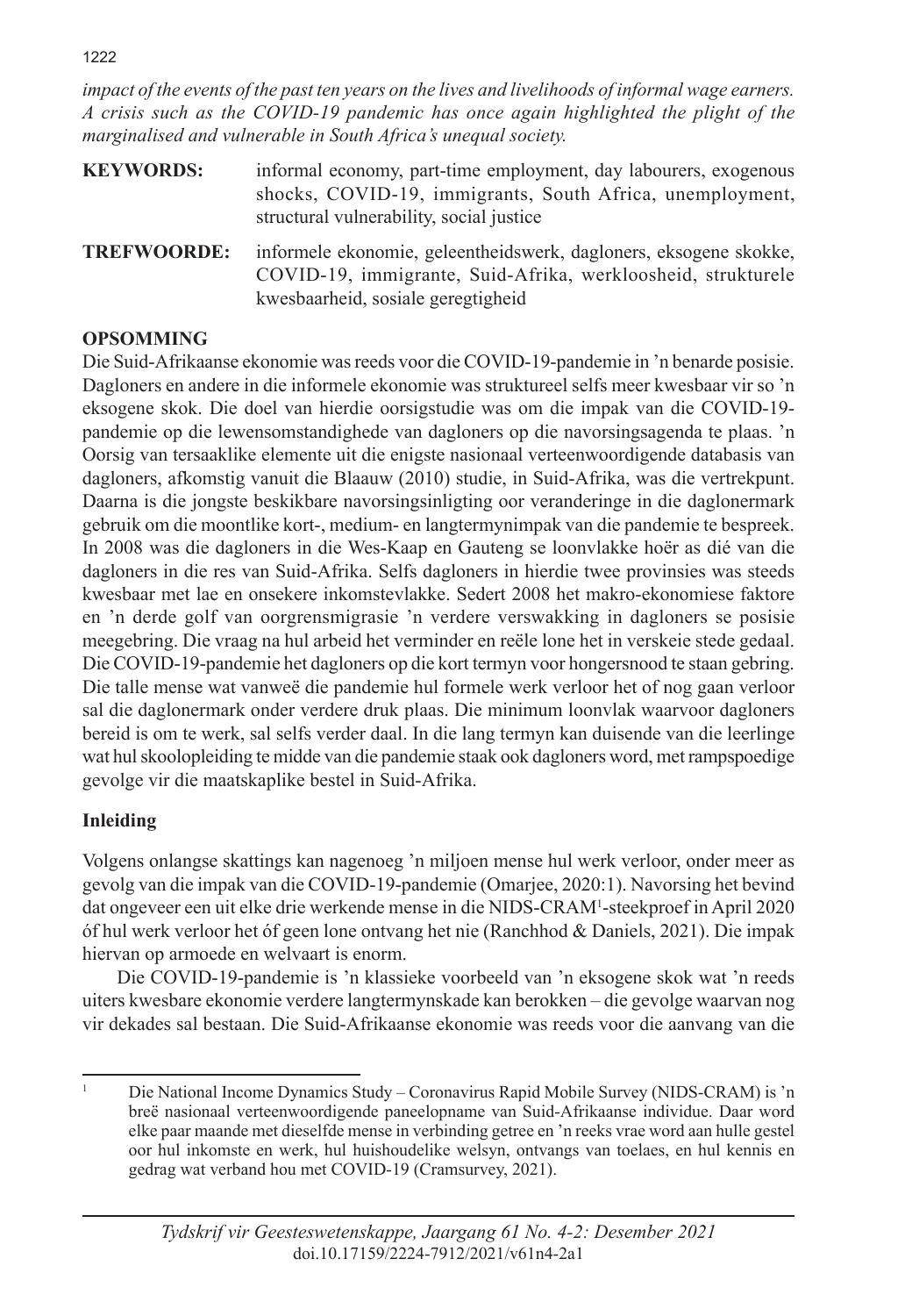COVID-19-pandemie stagnant en kwesbaar. Die redes daarvoor is multidimensioneel en sluit onder meer die globale finansiële krisis van 2008, die ekonomiese vernietiging en plundering tydens die ampstermyn van die voormalige president, Jacob Zuma, stygende skuldvlakke en afgradering tot rommelstatus deur al drie die voorste waarderingsagentskappe in (Omarjee, 2019:1; Cook, 2020:1). Verskeie skrywers verwys na die land as synde op die rand van 'n fiskale afgrond – met verwysing na die gevaar dat die Suid-Afrikaanse regering nie genoegsame inkomste kan hê om groeiende regeringsbesteding te dek nie en selfs nie in staat mag wees om staatskuld terug te betaal nie (Rossouw, Joubert & Breytenbach, 2014:144; Okoye, 2019:1). Die impak van die COVID-19-pandemie van 2020 weergalm tans deur die ekonomie – insluitende die informele ekonomie en diegene op die rand van die formele ekonomie, soos dagloners.

Dagloners se daaglikse lewensbestaan is in die grys area tussen die formele en die informele ekonomie. Duisende mans en vroue probeer tydelike indiensname te bekom deur elke dag op die straathoeke van die stede en dorpe van Suid-Afrika hul dienste as dagloners beskikbaar te stel. Hier wag hulle vir enige werk soos byvoorbeeld konstruksiewerk, tuinwerk, asook op- en aflaai van trokke (Harmse, Blaauw & Schenck, 2009; Theodore, Blaauw, Schenck, Valenzuela Jr., Schoeman & Meléndez, 2015). Die leefwêreld van dagloners is een sonder formele indiensnemingskontrakte, werkloosheidsversekering en toegang tot spaargeld (Blaauw, Schenck, Pretorius & Schoeman, 2017). Hulle het meestal geen reserwes om onvoorsiene ekonomiese risiko's die hoof te bied nie. Hulle is uiters kwesbaar vir werkonderbrekings (Schenck & Blaauw, 2018; Schenck *et al*., 2020). In hul ontleding van die aanvanklike impak van COVID-19 op die Suid-Afrikaanse arbeidsmark beklemtoon Ranchhod en Daniels (2021) dat groepe in die arbeidsmark wat altyd meer kwesbaar was (byvoorbeeld vroue, swart mense, die jeug en laer-geskoolde persone) juis aan die begin van 2020, tydens die eerste uiters streng inperkingsmaatreëls, disproporsioneel meer negatief deur die pandemie beïnvloed is.

In hierdie oorsigartikel poog ons om die moontlike impak van die COVID-19-pandemie op die lewensomstandighede van informele werkers soos dagloners op die navorsingsagenda te plaas. Ons benadering is om die enigste beskikbare nasionaal verteenwoordigende databasis oor aktiwiteite van dagloners in Suid-Afrika (Blaauw, 2010) as vertrekpunt te gebruik. Dit word opgevolg met van die nuutste navorsingsinligting wat beskikbaar is oor die sosioekonomiese omstandighede van dagloners in Suid-Afrika. Dit sal ons in staat stel om sinvolle kommentaar te lewer op die moontlike impak van die verswakkende makro-ekonomiese omstandighede (onder meer as gevolg van die impak van die COVID-19-pandemie) op hierdie kwesbare en dikwels gemarginaliseerde sektor van Suid-Afrika se arbeidsmag.

Die res van die artikel is soos volg gestruktureer: 'n kort bespreking van dagwerk as 'n informele werksaktiwiteit bied die konteks vir die oorsig wat gevolg is. Die data-analise word uiteengesit en bespreek teen die agtergrond van onlangse mikro-studies en daarna word gevolgtrekkings gemaak. Die artikel eindig met 'n erkenning van beperkinge en areas vir toekomstige navorsing voortspruitend uit die resultate.

#### **Dagloners: 'n Internasionale sowel as 'n Suid-Afrikaanse verskynsel**

Dagloners kom in die Globale Noorde en Suide voor, in sowel ontwikkelde as ontwikkelende lande (Theodore, Blaauw, Pretorius & Schenck, 2017; Theodore, Pretorius, Blaauw & Schenck, 2018). In Japan word na groepe dagloners as *yoseba* (daglonermark) verwys (Masami, 2000). Dagloners is ook aktief in lande soos Indië (Loop, 1996; Singh, 2002) en Namibië (Gonzo & Plattner, 2003; Van Wyk, Blaauw, Pretorius, Schenck & Freeman, 2020).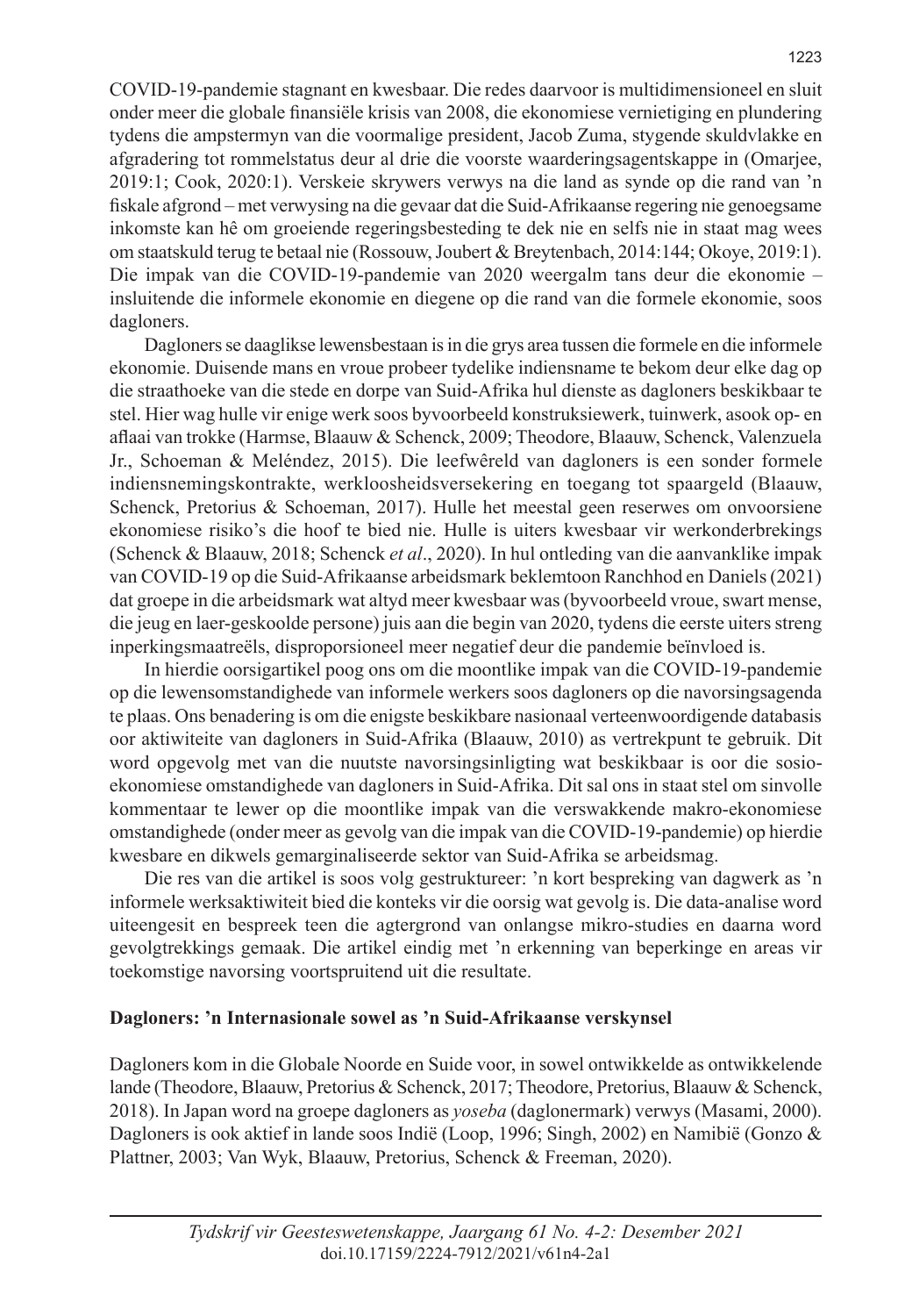Die literatuur betreffende dagwerk en dagloners vanuit 'n internasionale perspektief is veral in die Verenigde State van Amerika (VSA) goed ontwikkel. Benewens studies in spesifieke stede (soos dié van Valenzuela Jr., 2003) is die eerste omvattende studie in die VSA in 2004 deur Valenzuela, Theodore, Meléndez en Gonzalez (2006) onderneem. Laasgenoemde skrywers het bevind dat, op enige gegewe dag in 2004, nagenoeg 117 600 werkers óf werk soek vir die dag óf as dagloners werk (Valenzuela *et al*., 2006:iii). Die konstruksiebedryf in die VSA is die omgewing waar talle, veral Latyns-Amerikaanse, immigrante tydelike werk as dagloners bekom (Theodore *et al*., 2015). Verskeie latere studies in die VSA het verskillende aspekte van die daglonermark grondig bestudeer. Meléndez, Visser, Valenzuela Jr. en Theodore (2016) het ondersoek ingestel na die risiko en werkplekbeserings van dagloners in die VSA, aangesien dagloners min of geen beskerming ingevolge wetgewing in dié verband geniet nie. In 'n poging om moontlike oplossings om die weerloosheid van dagloners aan te spreek, het outeurs soos Theodore, Valenzuela Jr. en Meléndez (2009), Visser, Theodore, Meléndez en Valenzuela Jr. (2017) en Theodore (2020) ondersoek ingestel na die belangrike rol van werkersentra in die verbetering van die arbeidsmarktoestande en uitkomste van dagloners in die VSA.

In Suid-Afrika is die eerste verkennende studie oor dagwerk in Suid-Afrika deur Schenck en Louw (2005) in 'n voorstad van Pretoria onderneem. Navorsing oor dié verskynsel in Suid-Afrika het oor die laaste 15 jaar verdere momentum gekry. Blaauw, Louw en Schenck (2006) het in 2004 'n vollediger sosio-ekonomiese ondersoek van die hele Pretoria gedoen. Dagloners in die studie was meestal jong swart mans, oor die algemeen laag geskoold en dikwels in moeilike omstandighede werksaam. Die mans was oor die algemeen nie in staat om genoeg te verdien om hul gesin en ander afhanklikes te onderhou nie (Blaauw *et al*., 2006). Die volgende mylpaal in die literatuur oor relevante Suid-Afrikaanse kwessies was die landswye studie van Blaauw (2010) in noue samewerking met professor Rinie Schenck. Hierdie studie het die resultate van die Pretoria-studie bevestig en ook belangrike provinsiale verskille uitgewys (Blaauw, 2010). In die studie is veral die rol van hoofsaaklik Zimbabwiese immigrante in die Suid-Afrikaanse daglonermark belig, en dit het tot 'n rigting in die Suid-Afrikaanse literatuur gelei wat spesifiek op hierdie aspek gefokus het.

Dagloners wat oorspronklik uit Zimbabwe afkomstig is, was onderhewig aan dieselfde kwesbaarhede as hul Suid-Afrikaanse eweknieë (Blaauw, Pretorius, Schoeman & Schenck, 2012; Blaauw *et al*., 2017). Zimbabwiese dagloners in die studie het ook nie noodwendig teen laer lone as die Suid-Afrikaanse dagloners gewerk nie – anders as wat dikwels aanvaar is (Blaauw *et al*., 2012; Blaauw *et al*., 2017). In 'n onlangse meestergraadstudie belig Smith (2020) verder die lewensomstandighede van veral immigrante in Mbekweni (Paarl) in die Wes-Kaap wat as dagloners werk.

Smith (2020) se studie is een van drie onlangse meestergraadstudies oor die daaglikse lewens en stryd van dagloners in twee Suid-Afrikaanse stede. Mapendere (2019) het die risiko's en veerkragtigheid van dagloners in Kaapstad ondersoek, en Xweso (2019) het dieselfde in Oos-Londen gedoen. Benewens die immigrante-aspek, het Smith (2020) ook aspekte betreffende sosiale geregtigheid en die weerloosheid van dagloners van Mbekweni belig. Al drie hierdie studies het die vlakke van kwesbaarheid wat dagloners in die stede en dorpe in Suid-Afrika ervaar, bevestig (Mapendere, 2019; Xweso, 2019; Smith, 2020). Die beskikbaarheid van werksgeleenthede in Oos-Londen was opmerklik laer as dié van Kaapstad – wat die breër ongelykhede van die twee provinsiale ekonomieë en die gevolglike ongelykhede in die daglonermark beklemtoon.

Hierdie kwesbaarhede in die posisie van dagloners in Suid-Afrika kan belangrike implikasies vir die omvang en diepgaande impak van eksogene skokke op hul lewensomstandighede hê.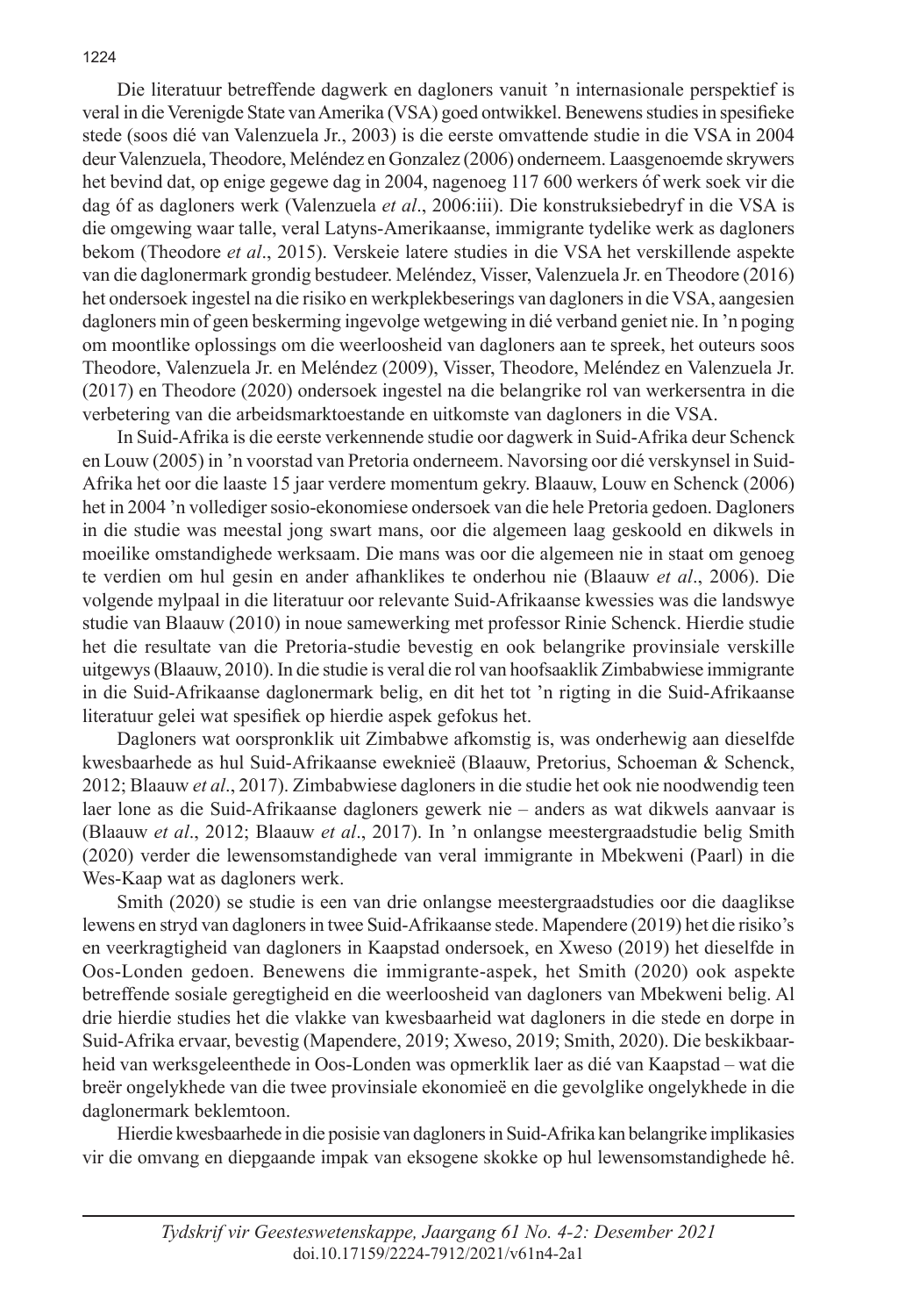Tydens die COVID-19-pandemie is hernude besinning oor die sosio-ekonomiese posisie en ongelykhede in die daglonermark gevolglik gebiedend noodsaaklik om die impak van die pandemie op hierdie kwesbare groep se lewens te deurgrond. In hierdie oorsigartikel word gepoog om hierdie doelwit deur middel van 'n tweeledige proses te bereik: Eerstens word elemente van die enigste omvattende studie van dagwerk wat tot dusver in Suid-Afrika onderneem is (Blaauw, 2010) as vertrekpunt gebruik en vergelyk met die jongste beskikbare inligting oor dagloners in Suid-Afrika om sodoende ons analise na die hede te bring en oor die impak van COVID-19 op hierdie bestaande kwesbaarhede te besin. Die bron van die datastel vir die eerste deel van die metodologie word in die volgende afdeling vlugtig bespreek.

#### **Bron van data as vertrekpunt vir die oorsig**

Die data wat as vertrekpunt gebruik is, was afkomstig uit die enigste volledige, gestratifiseerde en verteenwoordigende landswye studie van dagloners in Suid-Afrika (Blaauw, 2010). Die studie, wat in landelike dorpe en stede in al nege provinsies in Suid-Afrika gedoen was, is geskoei op Valenzuela Jr. *et al.* (2006) se landswye studie in die VSA. Die Suid-Afrikaanse landswye studie is in drie fases uitgevoer.<sup>2</sup>

Die eerste fase is gebruik as 'n verkenningsfase en daaropvolgende sensus oor die hele Suid-Afrika heen. Die sensuspogings in 2005 en 2006 het aangedui dat daar in daardie tyd daagliks tussen 45 000 en 50 000 dagloners in Suid-Afrika by hierdie aktiwiteit betrokke was (Blaauw, 2010). Die tweede fase het uit die ontwikkeling van die opname-instrument en samestelling van die steekproef bestaan. Die derde fase het die werklike veldwerk behels. Die veldwerk het in Februarie 2007 begin en is in November 2008 voltooi. Etiese klaring vir die projek is van die Universiteit van Suid-Afrika verkry (Blaauw, 2010). Die uiteindelike steekproef wat vir ontleding gebruik is, was 3 808. Dit verteenwoordig nagenoeg 8.5% van die navorsingspopulasie bekend op daardie tydstip – wat statisties beduidende analise by die 99%-vertrouensinval moontlik gemaak het. Hierdie datastel was dus 'n betroubare vertrekpunt vir die doeleindes van die studie (Blaauw, 2010).

## **Tersaaklike resultate van die Blaauw (2010)-studie**

## *Demografiese en skoolopvoedingsprofiel in 2008 as vertrekpunt*

Ten tyde van die navorsing in 2008 was 85% van die werkers in die steekproef afkomstig van Suid-Afrika en 9.43% van Zimbabwe. Die meeste Zimbabwiërs was in Gauteng (27.19%) en die Wes-Kaap (11.60%) woonagtig (Blaauw, 2010). Afgesien van die aanwesigheid van migrasie vanuit Zimbabwe, was interne migrasie 'n sentrale element in die herkoms van dagloners. Twee provinsies moet in hierdie verband vermeld word. Meer as die helfte (54.41%) van die dagloners in die Wes-Kaap was oorspronklik van die Oos-Kaap afkomstig. In Gauteng was byna 40% van die dagloners nie in Suid-Afrika gebore nie, met nagenoeg 16% wat afkomstig was van Limpopo (Blaauw, 2010).

Die patroon van internasionale en interne migrasie is 'n kerneienskap van die Suid-Afrikaanse daglonermark, met betekenisvolle veranderinge wat sedertdien ten opsigte hiervan plaasgevind het. Hierdie veranderinge bied belangrike agtergrond vir 'n analise van die impak van die COVID-19-pandemie op die lewens en inkomste van dagloners (plaaslike en buitelandse

<sup>2</sup> Kyk Blaauw (2010) vir 'n volledige bespreking van die agtergrond en verloop van die drie fases.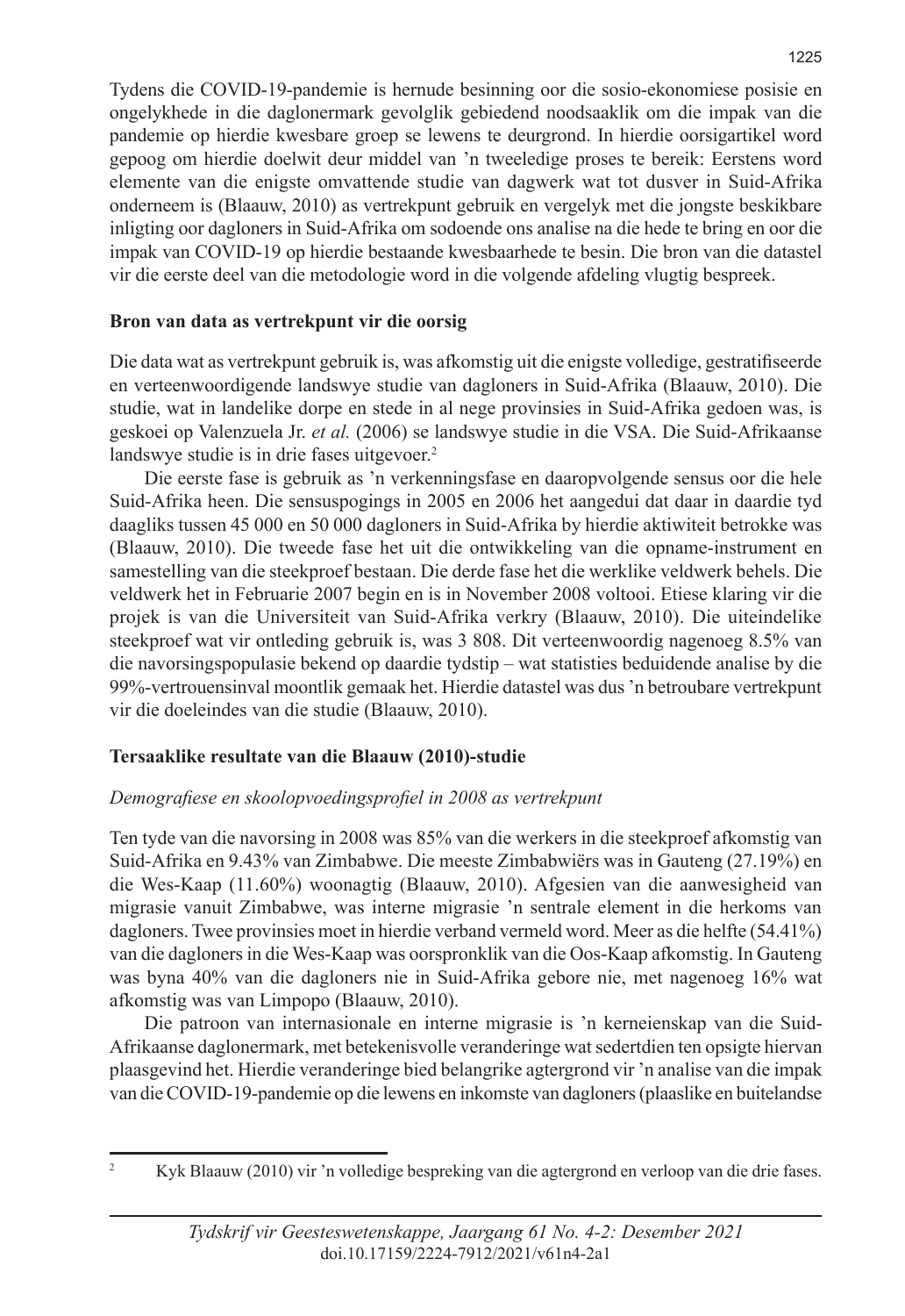#### 1226

immigrante) in Suid-Afrika. Die resultate van die studie deur Blaauw (2010) toon duidelik dat talle mense na die Wes-Kaap en Gauteng gestroom het in die hoop om hier genoeg te verdien om in hulle en hulle families tuis se materiële behoeftes te voorsien. Die vraag is in hoe 'n mate hulle daarin kon slaag en hoe die situasie sedert 2008 verander het. Om te begin om die vraag te beantwoord, was dit nodig om 'n analise van die aktiwiteite en inkomste in die daglonermark, soos dit tydens die landswye studie was, te onderneem.

## *Aktiwiteite as dagloners*

Die resultate van die opnames toon dat in die totale steekproef handearbeid aan die orde van die dag was. Werk soos tuinwerk (63.63%), op- en aflaai van vragmotors (51.47%), hulp met messelwerk (31.59%), konstruksie (31.20%), spitwerk/skopgraafwerk (31.12%) en verfwerk (29.36%) is die meeste verrig deur dagloners in Suid-Afrika (Blaauw, 2010). Die dagloners in die steekproef was gemiddeld reeds vir net meer as vier jaar besig om op dié manier 'n inkomste te probeer verdien. Die mediaan was drie jaar in die algehele steekproef, met vier respondente wat aangedui het dat hulle reeds vir meer as 40 jaar dagloners was (Blaauw, 2010). Die vraag wat vervolgens ontstaan het, is wat die arbeidsmark-uitkoms van hierdie werksoekstrategie was met betrekking tot die inkomste wat daaruit verdien is.

## *Inkomstepatrone*

Schenck en Blaauw (2018) het tot die gevolgtrekking gekom dat daar beduidende variansie in die inkomste van dagloners bestaan, afhangende van die beskikbare werksgeleenthede in die dorp of stad waar hulle staan, hul vaardigheidsvlakke en ook hul taalvaardigheidsvlak. Tabel 1 bevestig hierdie verskille weer eens.

|            | Laagste<br>daaglikse loon<br>verdien |         | Hoogste<br>daaglikse loon<br>verdien |         | Laagste loon<br>waarvoor<br>dagloner bereid<br>was om te werk |         | Lone verdien in<br>'n "goeie" week |         | Lone verdien in<br>'n "slegte" week |          |
|------------|--------------------------------------|---------|--------------------------------------|---------|---------------------------------------------------------------|---------|------------------------------------|---------|-------------------------------------|----------|
|            | Gem.                                 | Mediaan | Gem.                                 | Mediaan | Gem.                                                          | Mediaan | Gem.                               | Mediaan | Gem.                                | Mediaanl |
| WK         | 150                                  | 134     | 307                                  | 288     | 263                                                           | 192     | 1 0 9 8                            | 960     | 462                                 | 384      |
| OK         | 86                                   | 77      | 207                                  | 192     | 186                                                           | 192     | 664                                | 576     | 251                                 | 192      |
| <b>NK</b>  | 88                                   | 77      | 157                                  | 134     | 136                                                           | 115     | 478                                | 384     | 219                                 | 192      |
| <b>VS</b>  | 86                                   | 86      | 161                                  | 154     | 152                                                           | 144     | 411                                | 384     | 190                                 | 154      |
| <b>KZN</b> | 107                                  | 96      | 267                                  | 192     | 190                                                           | 192     | 798                                | 518     | 324                                 | 154      |
| NW         | 109                                  | 96      | 177                                  | 169     | 173                                                           | 154     | 633                                | 432     | 355                                 | 173      |
| GAU        | 121                                  | 96      | 251                                  | 230     | 205                                                           | 192     | 793                                | 768     | 303                                 | 288      |
| <b>MPU</b> | 96                                   | 77      | 169                                  | 154     | 207                                                           | 192     | 704                                | 768     | 317                                 | 288      |
| LIM        | 96                                   | 96      | 175                                  | 134     | 190                                                           | 173     | 263                                | 192     | 111                                 | 96       |
| Totaal     | 111                                  | 96      | 230                                  | 192     | 200                                                           | 192     | 741                                | 576     | 313                                 | 192      |

| TABEL 1: | Gemiddelde (Gem.) en mediaan-loonvlakke, gemeet in verskillende         |
|----------|-------------------------------------------------------------------------|
|          | veranderlikes (Suid-Afrikaanse Rand, omgeskakel na Desember 2019-pryse) |

Bron: Bereken uit Blaauw (2010)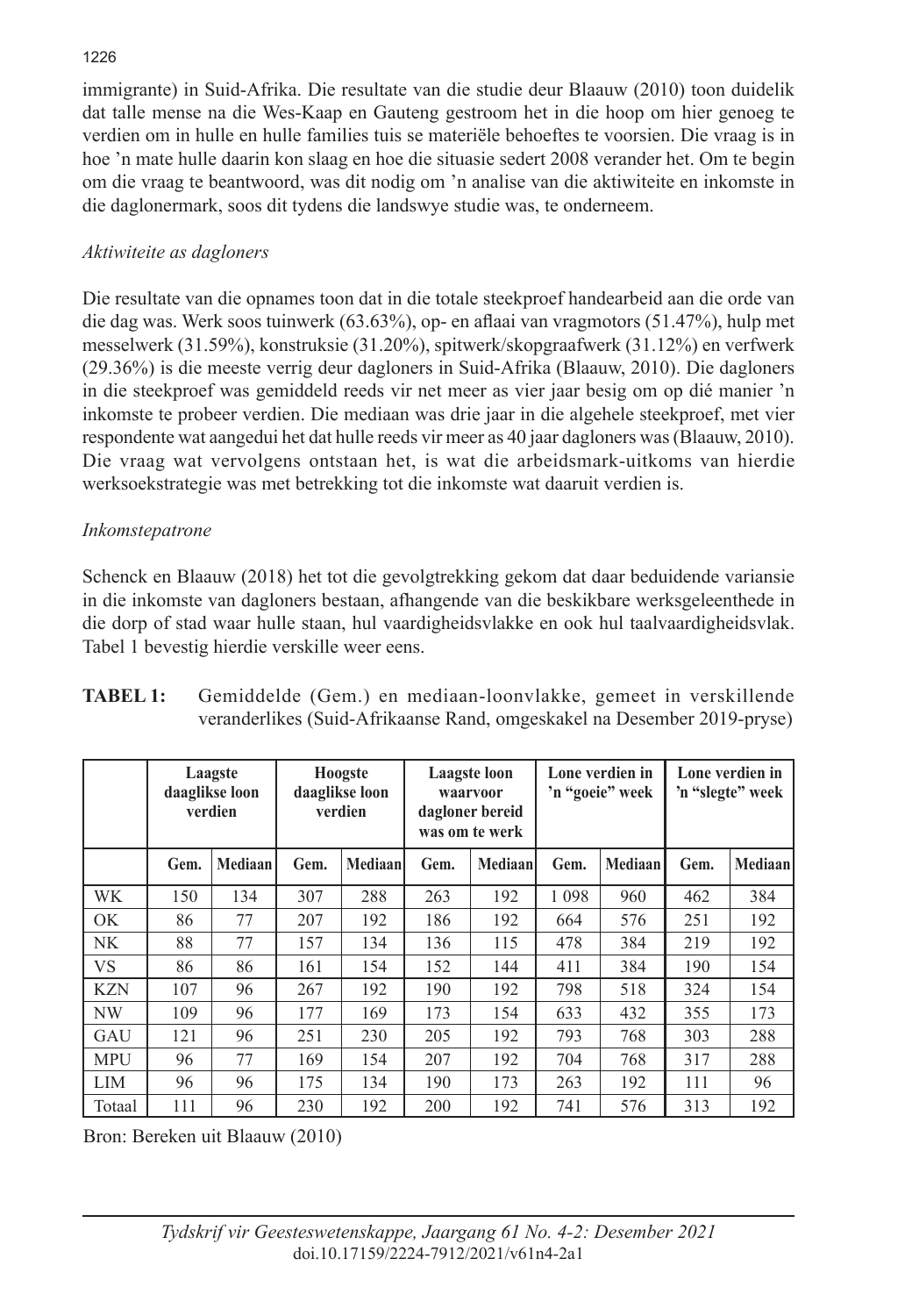Tabel 1 toon dat die dagloners in die Wes-Kaap die beste gevaar het in beide die laagste en die hoogste daaglikse lone wat betaal is in die jaar voordat 'n onderhoud met hulle gevoer is as deel van die studie, gemiddeld (R150 en R307 respektiewelik, uitgedruk in 2019-pryse), gevolg deur die dagloners van Gauteng. Dagloners in die Wes-Kaap het ook die beste gevaar wat betref die gemiddelde weeklikse inkomste wat in 'n goeie week en ook in 'n slegte week verdien is (R1 098 en R960 respektiewelik in 2019-pryse).3 Voorts was die gemiddelde laagste loon waarvoor die dagloners bereid was om te werk ook die hoogste in die Wes-Kaap (R263 in 2019-pryse).

Schenck en Blaauw (2018) beklemtoon dat daar ook weke is waarin die dagloners geen inkomste verdien het nie. Dagloners sover terug as 2008 het twee gedugte struikelblokke in die gesig gestaar in hul poging om in hulle en hul afhanklikes se behoeftes te voorsien (Blaauw, 2010). Hulle inkomste is eerstens laag. As daar in ag geneem word dat hulle elkeen ongeveer vier afhanklikes het om te versorg, is selfs die inkomste in 'n "goeie" week nie altyd genoeg om bo die armoedelyn te funksioneer nie (Blaauw, 2010). Tweedens is hierdie inkomstevlakke aan geweldige onsekerheid onderworpe. Daar is veel meer "slegte" weke as "goeie" weke en dikwels gaan daar weke verby waarin hulle geen inkomste verdien nie (Blaauw, 2010). Hierdie twee faktore maak dit bykans onmoontlik vir die dagloners en hul familie om vooruit te beplan en hulleself te probeer verskans teen moontlike toekomstige eksogene skokke soos wat die huidige COVID-19-pandemie meegebring het. Selfs nog voor die pandemie die wêreldekonomie getref het, was dagloners in Suid-Afrika se situasie uiters kwesbaar. In Suid-Afrika is hierdie kwesbaarhede selfs verder vergroot deur belangrike sosio-ekonomiese faktore wat die dinamiek van die daglonermark sedert 2008 konstant verander het. Dit word vervolgens aan die orde gestel voor die kort- en langtermyneffek van die pandemie bespreek word.

#### *Veranderings in die Suid-Afrikaanse daglonermark sedert 2007/8 en die implikasies daarvan vir die lewens en oorlewing van dagloners*

Twee faktore het sedert 2008 'n beduidende impak op die daglonermark in Suid-Afrika gehad toe die enigste landswye studie (Blaauw, 2010) onder dagloners gedoen is. Die eerste is op die makro-ekonomiese vlak en die tweede die gevolg van stygende migrasie vanuit Suid-Afrika se buurlande in Suider-Afrika. Makro-ekonomies gesien, het die stagnante Suid-Afrikaanse ekonomie oor die grootste gedeelte van die laaste dekade, asook die agteruitgang in die mynbou- en konstruksiebedryf, 'n aansienlike effek gehad op die daglonermark. 'n Aantal gevallestudies, met die daglonermark in Suid-Afrika as fokus, is die afgelope vyf jaar in dié verband gedoen.

Schenck *et al.* (2020) het die daglonermark in Emalahleni, 'n sosiaal-ekonomies kwynende myngemeenskap, en die hoofstad Mbombela, in Mpumalanga ondersoek en die onderliggende kwesbaarhede van dagloners in die twee stede met mekaar vergelyk. Gedurende Oktober 2018 is 58 vraelyste in Emalahleni en 52 vraelyste in Mbombela voltooi (Schenck *et al*., 2020). Die outeurs het Max-Neef se fundamentele menslike behoefte-matriks gebruik om data te analiseer. Die resultate met betrekking tot arbeidsmarkuitkomste in dié twee stede het duidelik aangedui dat die dagloners in Emalahleni meer struktureel kwesbaar was as hul eweknieë in Mbombela (Schenck *et al*., 2020). Emalahleni se plaaslike ekonomie is struktureel tot 'n groot mate

<sup>3</sup> 'n Goeie en slegte week is gebruik as individuele subjektiewe aanduidings van hoe dagloners hulle inkomste ervaar het aangesien daar so 'n groot variansie in die inkomste van dagloners bestaan.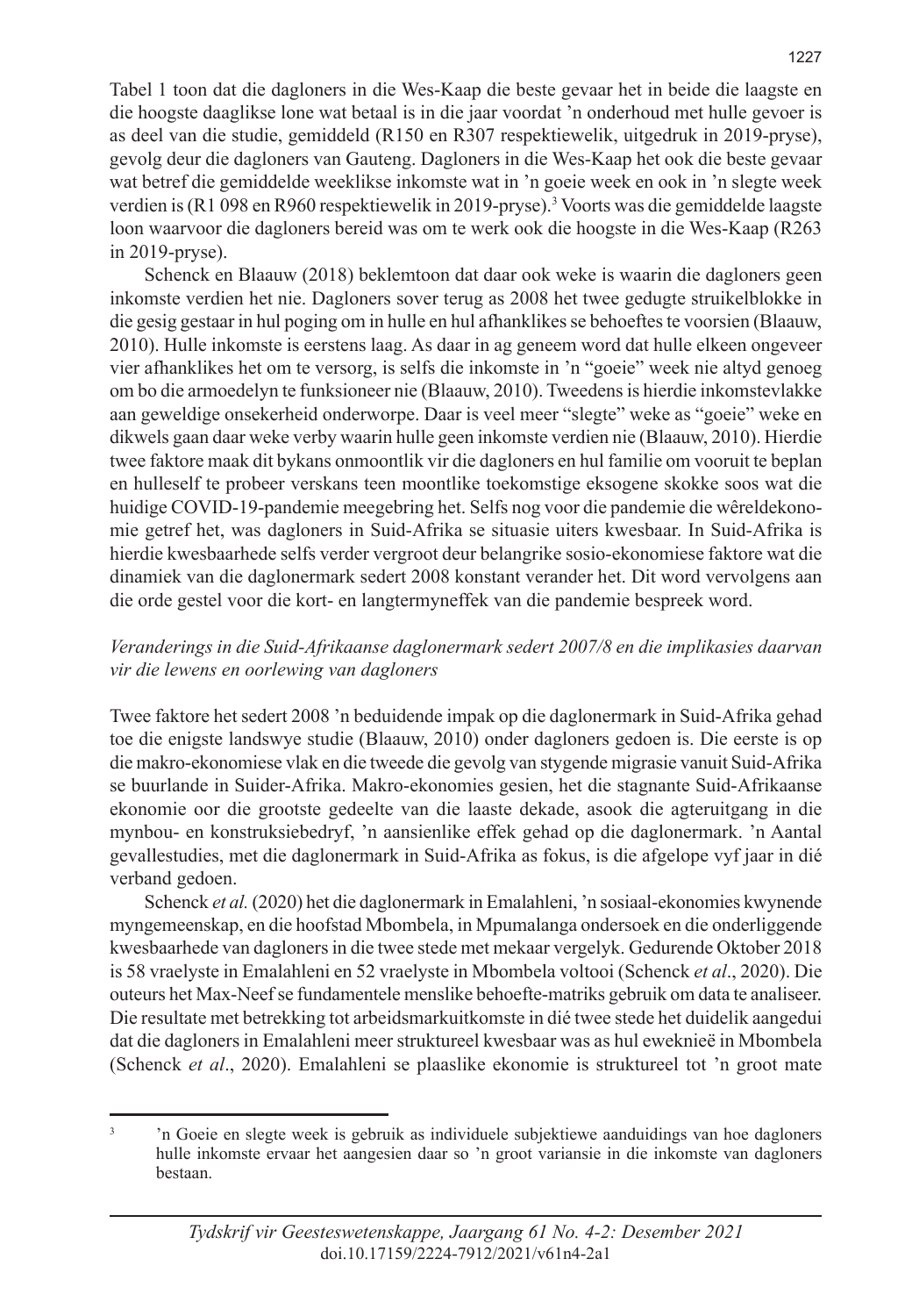gekoppel aan die op- en afswaaie in die plaaslike mynbedryf en verwante nywerhede. Die sluiting van aanlegte soos Highveld Steel in 2016 het die plaaslike ekonomie nadelig geraak, met talle mense wat hul werk in die formele sektor verloor het. Baie van hierdie mense het tans geen ander keuse as om as dagloners te probeer om 'n bestaan te maak nie. Die impak daarvan is duidelik in die lone wat verdien word wanneer dagloners in Emalahleni wel daarin slaag om tydelike werk as dagloners te bekom.

Dagloners in Emalahleni het beduidend minder verdien as dié in Mbombela. In die maand voor die opname het dagloners in Emalahleni gemiddeld R1 357.50 verdien (mediaan R525) (Schenck *et al*., 2020). Die gemiddeld in Mbombela was R1 502.16 en die mediaan R1 000. Hierdie bevinding het gegeld ongeag die maatstaf van inkomste wat gebruik is in die studie. In maande wat deur die dagloners as "slegte maande" beskryf word, was dagloners in Emalahleni se gemiddelde inkomste R652, met 'n mediaan van R300 (Schenck *et al*., 2020). In Mbombela was die ooreenstemmende gemiddeld R706 en die mediaan R450. Die dagloners in Emalahleni was dus ook struktureel meer kwesbaar met betrekking tot inkomste (Schenck *et al*., 2020). Dit het duidelik geblyk dat makro-ekonomiese stagnasie en gebrekkige ekonomiese groei 'n besliste impak op die daglonermark het. In armer provinsies is die impak moontlik selfs groter.

Xweso (2019) het in 2016 in 'n eenmalige studie onder dagloners in Oos-Londen (Oos-Kaap) bevind dat al 131 respondente in Suid-Afrika gebore was. Hul ekonomiese uitkomste in een van Suid-Afrika se armer provinsies kan slegs as skrikwekkend bestempel word. Dit wil voorkom asof die provinsiale verskille in die resultate van die 2008-studie steeds in hierdie provinsie van toepassing is. Vlakke van daaglikse werkloosheid is selfs hoër en daaglikse inkomste was in sommige gevalle so laag soos R10 per uur indien en slegs wanneer tydelike werk bekom word (Xweso, 2019). Die studies van Mapendere (2019) en Smith (2020) in die Wes-Kaap het die verslegtende omstandighede van dagloners in dié provinsie bevestig.

Benewens kwynende werksgeleenthede vir dagloners as gevolg van makro-ekonomiese toestande is die tweede faktor, wat die grootste impak op die daglonermark in Suid-Afrika gehad het, die nuwe vlaag migrasie vanuit Zimbabwe sedert 2006 (Makina, 2007; Crush, Chikanda & Tawodzera, 2012; Crush, Chikanda & Skinner, 2015). Migrante het hulle toenemend tot die informele ekonomie gewend as gevolg van 'n stagnante ekonomie en strenger immigrasieregulasies in Suid-Afrika (Theodore *et al*., 2018). Die ekonomiese ineenstorting van Zimbabwe het dus 'n betekenisvolle impak op die plaaslike daglonermark gehad. Die provinsies waar die impak die grootste was, was die Wes-Kaap en Gauteng, waar die persentasie buitelandse dagloners beduidend toegeneem het. Vergelykende data vir die stad Tshwane (insluitende Pretoria) is 'n gepaste voorbeeld hiervan. In 2004 was nege uit tien dagloners in Pretoria in Suid-Afrika gebore (Theodore *et al*., 2017; Theodore *et al*., 2018). Die datastel, wat in die eerste deel van die artikel gebruik is, het getoon dat teen 2007 drie uit tien dagloners in Tshwane afkomstig was van Zimbabwe. In 'n onlangse studie deur Theodore *et al*. (2018) het hierdie syfer gegroei tot vyf uit tien. Daglonermarkte in Kaapstad (Mapendere, 2019) en ander stedelike sentrums het ook meer en meer buitelands-gebore dagloners gehad (Smith, 2020). Die effek van hierdie vlaag immigrasie was veral opmerklik in verandering in die relatiewe loonvlakke van Zimbabwiese en Suid-Afrikaanse dagloners.

In Tshwane het dagloners van Zimbabwe in 2007/8 minder as hul Suid-Afrikaanse eweknieë verdien. Met betrekking tot die laagste daaglikse loon, het Zimbabwiërs R102 verdien in teenstelling met die R173 van die Suid-Afrikaans-gebore dagloners. Vir die beste daaglikse loon is die verskil R230 teenoor R284. Dit is weer eens uitgedruk in 2019-pryse en die verskille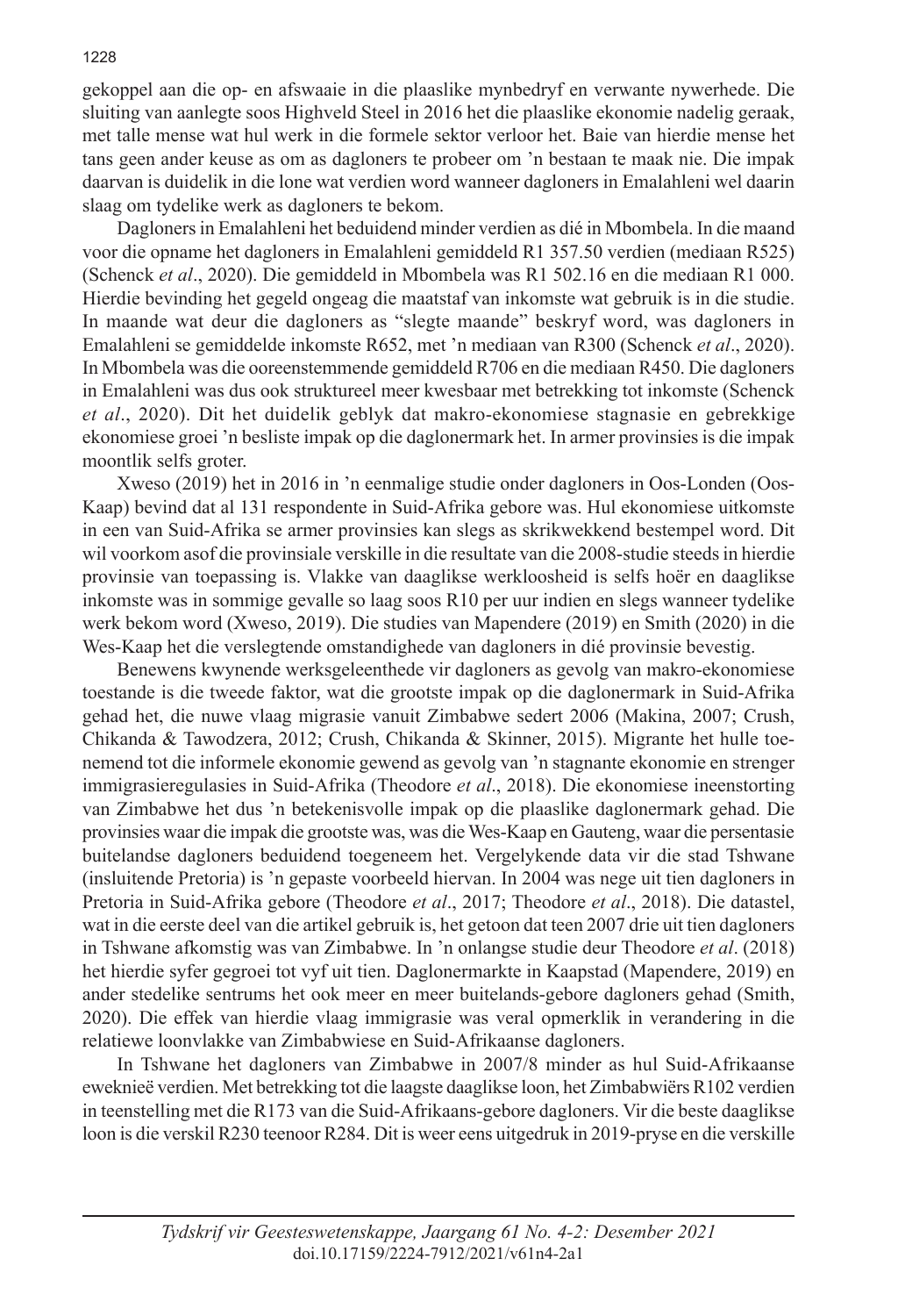is statisties betekenisvol op die 99% en 95% vertrouensvlakke onderskeidelik. Hierdie gaping sou nie in die volgende dekade voortduur nie.

Theodore *et al.* (2018) het die veranderinge tot en met 2015 in die daglonermark ondersoek. Die resultate het aangetoon dat in Tshwane, met enkele klein, statisties onbeduidende verskille, lone vir buitelandse en Suid-Afrikaanse dagloners ongeveer gelyk was en uiters laag geword het. As die bevindinge in 2019-pryse uitgedruk word, het dagloners se daaglikse inkomste in Tshwane tussen R144 en R180 gewissel (Theodore *et al*., 2018). In die geheel beskou het die wisselwerking tussen bogenoemde faktore 'n dubbele terugslag vir dagloners in die vorm van laer lone en beperkte geleenthede beteken. In 2015 is dagloners gemiddeld slegs 1.2 keer per week gehuur (Theodore *et al*., 2018). Daaglikse werkloosheidsvlakke onder die Tshwanedagloners was in 2015 so hoog as 79.5% (Theodore *et al*., 2018).

Dagloners in Suid-Afrika het dus oor die laaste dekade meer kwesbaar as ooit geword vir eksogene skokke wat hulle moontlik verhoed om vir tydelike werksgeleentheid langs 'n straathoek te soek. Sodanige skok of skokke kan rampspoedig wees vir hul lewens en lewensonderhoud. In 2020 het die wêreld en Suid-Afrika so 'n eksogene skok beleef in die vorm van die COVID-19-pandemie. Die moontlike impak daarvan op die daglonermark is die onderwerp vir die laaste afdeling van die artikel.

#### *Die mees onlangse eksogene skok: COVID-19*

Op 27 Maart 2020 het die Suid-Afrikaanse regering die eerste nasionale inperking van 21 dae afgekondig in respons op die COVID-19-pandemie. Die stryd teen die pandemie duur steeds voort en in Julie 2021 is Suid-Afrika midde-in die derde vlaag. Die korttermyn-impak op die totale ekonomie is vernietigend, met sommige kommentators wat 'n daling van tot 10% in die BBP verwag. Die informele ekonomie word eweneens getref en die daglonermark is geen uitsondering nie.

Op die kort termyn tydens die strengste inperking was daar niemand om hulle te huur nie. In daardie tyd is geen inkomste deur dagloners verdien nie. Mutandiro (2020:1) het tydens die eerste inperking in April 2020 onderhoude gevoer met ses dagloners in Industriestraat, Springs, in Gauteng. Een van die dagloners het gesê dat hy en sy ses mede-dagloners aan die begin van die inperking probeer het om by die huis te bly, soos die regulasies vereis het. Hulle het egter ná 'n week geen kos oorgehad nie. Die betrokke respondent het gesê dat hy voorheen een of twee keer per week R150 per dag verdien het wanneer hy gehuur was om los werkies te doen. Dit was skielik net weg (Mutandiro, 2020:1). Die implikasies is enorm.

Die meer as 50 000 dagloners in Suid-Afrika het nie vir verligtingskemas soos byvoorbeeld die Werkloosheidsversekeringsfonds gekwalifiseer nie. Soos ander informele werkers (byvoorbeeld huiswerkers) was hulle na alle waarskynlikheid gedwing om al hul karige spaargeld (indien enige) te gebruik, en moes daarna heel moontlik korttermynlenings by informele geldskieters (*mashonisas* of *loan sharks*) leen (Lepule, 2020:1). Die buitensporige rentekoerse op sulke lenings kan so hoog soos 50% tot 100% per maand wees. Die uiteinde hiervan vir baie werkloses is dat hulle en hul afhanklikes permanent in armoede verval (Lepule, 2020:1). Daar kan redelikerwys aanvaar word dat die situasie vir werklose dagloners nie anders sal wees nie.

Op 21 April 2020 het President Cyril Ramaphosa 'n totale stimuluspakket van R500 miljard aangekondig in 'n poging om verligting te bring vir ekonomiese ontbering as 'n gevolg van die pandemie. Spesifieke maatreëls vir werkloses is aangekondig, soos toelaes van R350 per maand vir ses maande vir werkloses wat nie vir enige ander maatskaplike toelaag of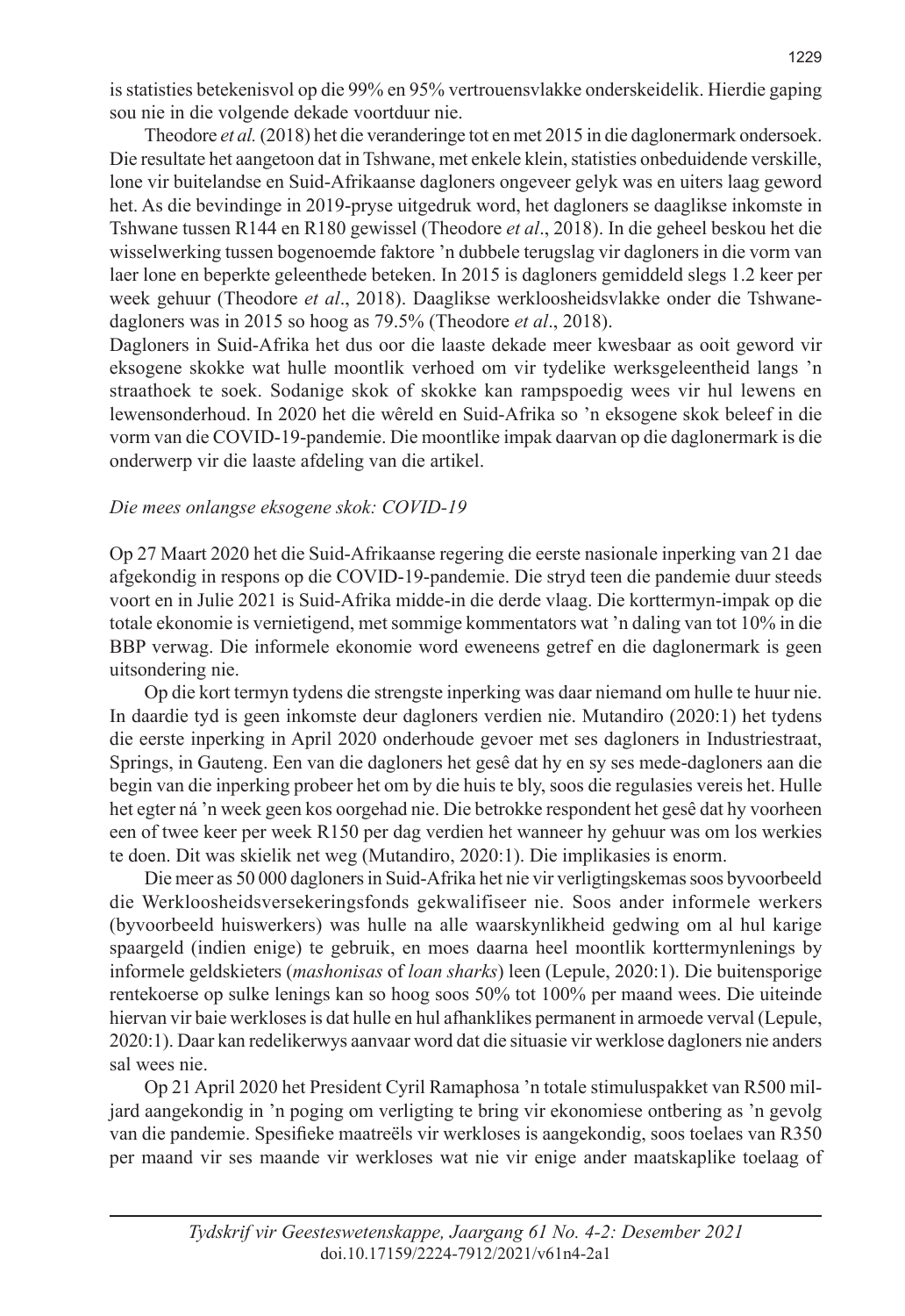werkloosheidsversekeringsbetaling kwalifiseer nie (Business Insider SA, 2020:1). Hierdie toelaes se tydperk is verleng en het in April 2021 tot 'n einde gekom. Teoreties kon dit op die kort termyn 'n mate van verligting bring vir die korttermyngevolge van die pandemie. Daar moet in gedagte gehou word dat die maandelikse betaling van R350 presies 10% is van die minimum loon (ongeveer R3 500) in Suid-Afrika (Business Insider SA, 2020:1), en net meer as 60% van die bedrag wat 'n mens nodig het om in Suid-Afrika te kan oorleef in soverre dit die maandelikse armoedelyn van R561 betref. Nietemin, dit is onteenseglik waar dat dit dagloners tot hulp kon wees.

Voorts kon faktore die toegang van dagloners tot hierdie verligting negatief beïnvloed byvoorbeeld toegang tot inligting en geldige identiteitsdokumente. Die mate waartoe dit die geval was al dan nie is 'n belangrike area vir toekomstige navorsing. Benewens die kort termyn, gaan die pandemie ook op die medium- en lang termyn 'n impak op die lewens en oorlewing van dagloners en hulle afhanklikes hê.

Die bestaande makro-ekonomiese probleme in Suid-Afrika het die daglonermark reeds onder druk geplaas. Hierdie druk gaan op die medium termyn vergroot word as gevolg van die talle mense wat hulle formele werk verloor het of nog gaan verloor as gevolg van die verwoestende effek van die COVID-19-pandemie. Die aanbod van dagloners op Suid-Afrika se straathoeke gaan waarskynlik toeneem soos meer mense 'n heenkome as tydelike dagloners probeer vind. Terselfdertyd sal die vraag na informele loonarbeid bes moontlik verder daal namate die ekonomie verder verlangsaam. Die jongste beskikbare werkloosheidsyfers toon inderdaad 'n styging in werkloosheid. Die resultate van die Kwartaallikse Arbeidsmagopname (QLFS) vir die tweede kwartaal van 2021 toon dat die aantal werkende persone in die tweede kwartaal van 2021 met 54 000 afgeneem het tot 14.9 miljoen. Die aantal werklose persone het met 584 000 tot 7.8 miljoen toegeneem vergeleke met die eerste kwartaal van 2021 (Statistics South Africa, 2021). Dit bring die amptelike en uitgebreide werkloosheidskoers op onderskeidelik 34.4% en 44.4% in die tweede kwartaal van 2021 te staan (Statistics South Africa, 2021).

Groeiende wedywering aan die aanbod-kant en 'n laer aanvraag na dagloners sal 'n verwoestende uitwerking op dagloners se lewens en lewensonderhoud hê. Dagloners se minimum loon waarvoor hulle bereid is om te werk, sal selfs laer gedruk word namate hul desperaatheid toeneem om die ontberings en armoede wat deur hoë vlakke van werkloosheid, sporadiese werk en lae inkomste veroorsaak word, te ontkom. Hulle mag gedwing word om uit blote desperaatheid werk teen uiters lae lone te aanvaar – wat hulle selfs meer kwesbaar maak vir moontlike uitbuiting en aantasting van hul basiese regte as burgers en werkers. Asof dit nie genoeg is nie, hou die verhoogde vlakke van mededinging vir 'n kleiner wordende aandeel in die aanbod van werk en behuising die gevaar in dat die uitbreek van xenofobiese geweld teen immigrante wat in informele nedersettings woon en in die informele ekonomie werk, nie binnekort sal afneem nie (Theodore *et al*., 2017).

Die daglonermark en dagloners staar ook op die lang termyn nog verdere negatiewe gevolge van die COVID-19-pandemie in die gesig. Dit is iets waaraan daar tans nog nie werklik gedink word nie, gegewe die stryd om net die pandemie onder beheer te kry. Die jeug vorm 'n belangrike deel van die kollaterale skade wat deur die pandemie veroorsaak word en dit gaan na alle waarskynlikheid die daglonermark op die lang termyn nog verder onuithoudbaar vir dagloners maak. In Suid-Afrika gaan jongmense al vir geruime tyd gebuk onder hoë vlakke van werkloosheid. Byna twee derdes, of 64.4%, van mense tussen die ouderdomme van 15 en 24 is werkloos. Dit is van die hoogste syfers wat in die wêreld aangeteken is (Mlatsheni & Graham, 2021:1). Die buitensporige las wat deur jongmense in terme van werkloosheid in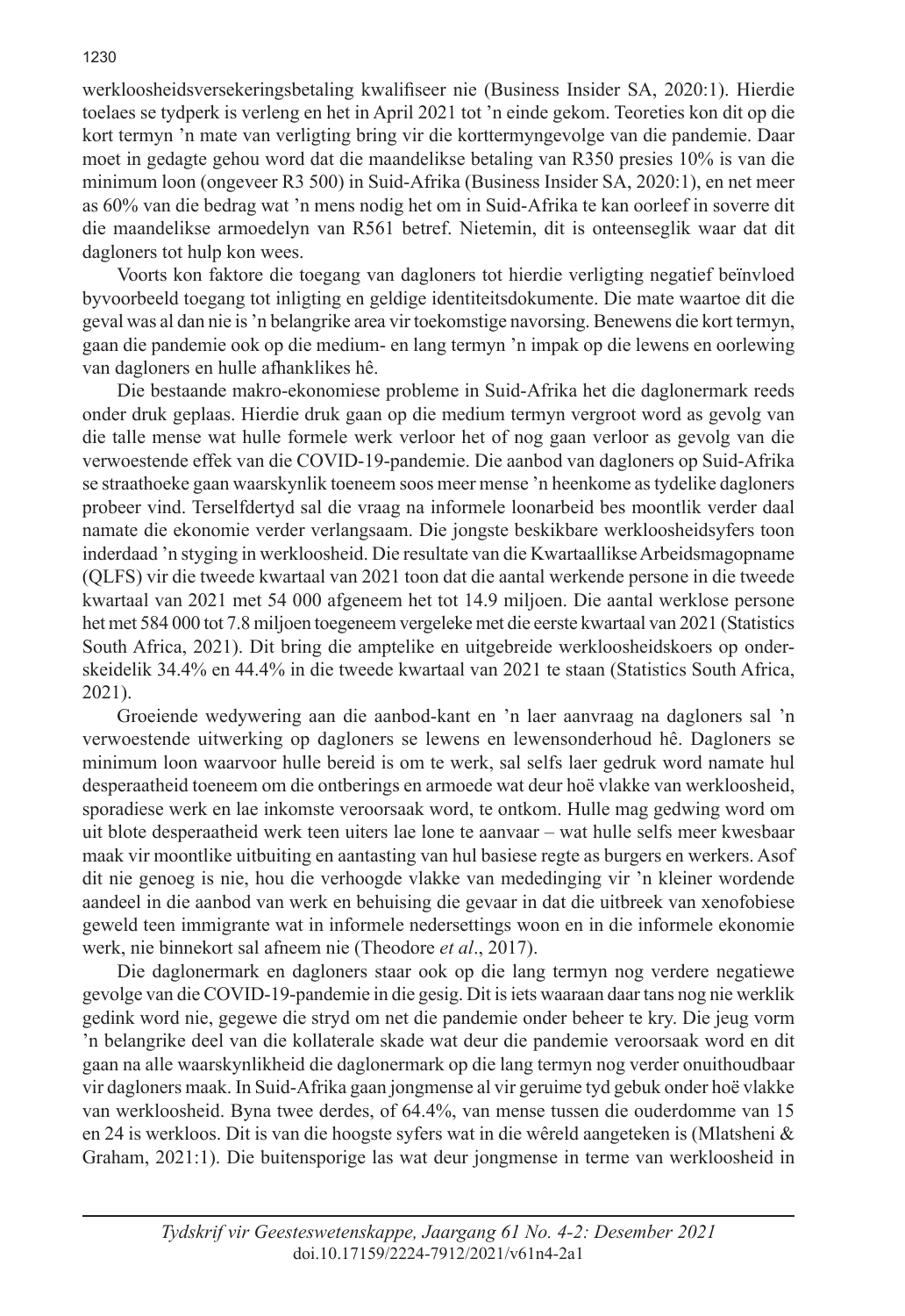Suid-Afrika gedra word, sal waarskynlik gegewe die huidige ekonomiese omstandighede nog lank voortduur en selfs vererger.

Paton (2021) verwys na die bevindinge van 30 navorsers aan ses universiteite wat deur middel van die The National Income Dynamics Study — Coronavirus Rapid Mobile Survey (NIDS-CRAM) die sosio-ekonomiese gevolge van die pandemie op huishoudings navors sedert die begin daarvan. Die bevindinge van die vyfde herhaling van die studie dui op die katastrofale effek wat die pandemie op onderrig en opleiding het. Sedert die aanvang van die pandemie het meer as 'n halfmiljoen leerders uitgeval en hul skoolopleiding gestaak (Paton, 2021:1). Selfs as daar in ag geneem word dat 'n relatiewe hoë aantal leerders (ongeveer 230 000 in 'n normale jaar) die skool verlaat voordat hulle graad 12 voltooi, is die syfer van tussen 650 000 en 750 000 sewe- tot 17-jariges wat nie in die skool is nie, meer as drie keer die normale uitvalkoers. Hierdie uitvalkoers is die hoogste in 20 jaar (Paton, 2021:1). Die bevindinge van studies oor die informele sektor se boodskap is duidelik. Met relatief lae geskooldheid- en vaardigheidsvlakke is dit baie moeilik om 'n formele werk te bekom en is die informele sektor dikwels die enigste heenkome in 'n poging om in basiese lewensonderhoud te voorsien (Blaauw *et al.*, 2006). Die langtermyn-implikasie is dat, ceteris paribus, 'n beduidende persentasie van hierdie leerlinge hulle oor 'n paar jaar ook by die daglonerkorps gaan aansluit. Die ooraanbod van laag-geskoolde werkers en 'n lae vraag na ongeskoolde en laag-geskoolde arbeid kan die reeds desperate situasie op Suid-Afrika se straathoeke verder vererger.

#### **Gevolgtrekkings en toekomstige navorsingsagenda**

Die impak van die COVID-19-pandemie van 2020 weergalm tans deur die hele Suid-Afrikaanse ekonomie – insluitende die informele ekonomie en diegene op die rand van die formele ekonomie, soos dagloners. Diegene wat hul bestaan in die informele ekonomie probeer maak was struktureel selfs meer kwesbaar vir eksogene skokke soos wat die COVID-pandemie inderdaad is.

Teen hierdie agtergrond was die doel van die studie om die moontlike impak van die COVID-19-pandemie op die lewensomstandighede van informele werkers soos dagloners op die navorsingsagenda te plaas. Die resultate van die studie deur Blaauw (2010) bevestig dat in 2008 die dagloners in die Wes-Kaap en Gauteng vergelykenderwys beter daaraan toe was as die dagloners in van Suid-Afrika se minder welvarende provinsies. Ten spyte van hierdie betreklik beter situasie, was selfs dagloners in die sterkste moontlike omstandighede steeds kwesbaar met lae en onsekere inkomstevlakke, die risiko om nie altyd in hulle en hulle afhanklikes se behoeftes te kan voorsien nie, en 'n onvermoë om enigsins vooruit te beplan as voorsorgmaatreël vir toekomstige ekonomiese skokke.

Hierdie skokke het inderdaad gekom. Sedert 2008 het makro-ekonomiese faktore soos die wêreldwye finansiële krisis en 'n kwynende mynbou- en konstruksiebedryf die daglonermark onder verdere druk geplaas. 'n Dekade van plundering en wanbestuur van die Suid-Afrikaanse ekonomie sowel as 'n derde vlaag van oorgrensmigrasie het gelei tot 'n verdere verslegting van die daglonermark se vermoë om in die materiële behoeftes van tienduisende dagloners in Suid-Afrika te voorsien. Die tweede deel van die analise toon dat dagloners minder in diens geneem word. Reële lone en die minimum loon waarvoor dagwerkers bereid is om te werk, het in verskeie sentrums afgeneem en studies in Oos-Londen, Tshwane, Emalahleni, Mbombela, Kaapstad en die Paarl toon duidelik die verslegtende sosio-ekonomiese omstandighede van dagloners in die afgelope dekade (Theodore *et al*., 2018; Xweso, 2019;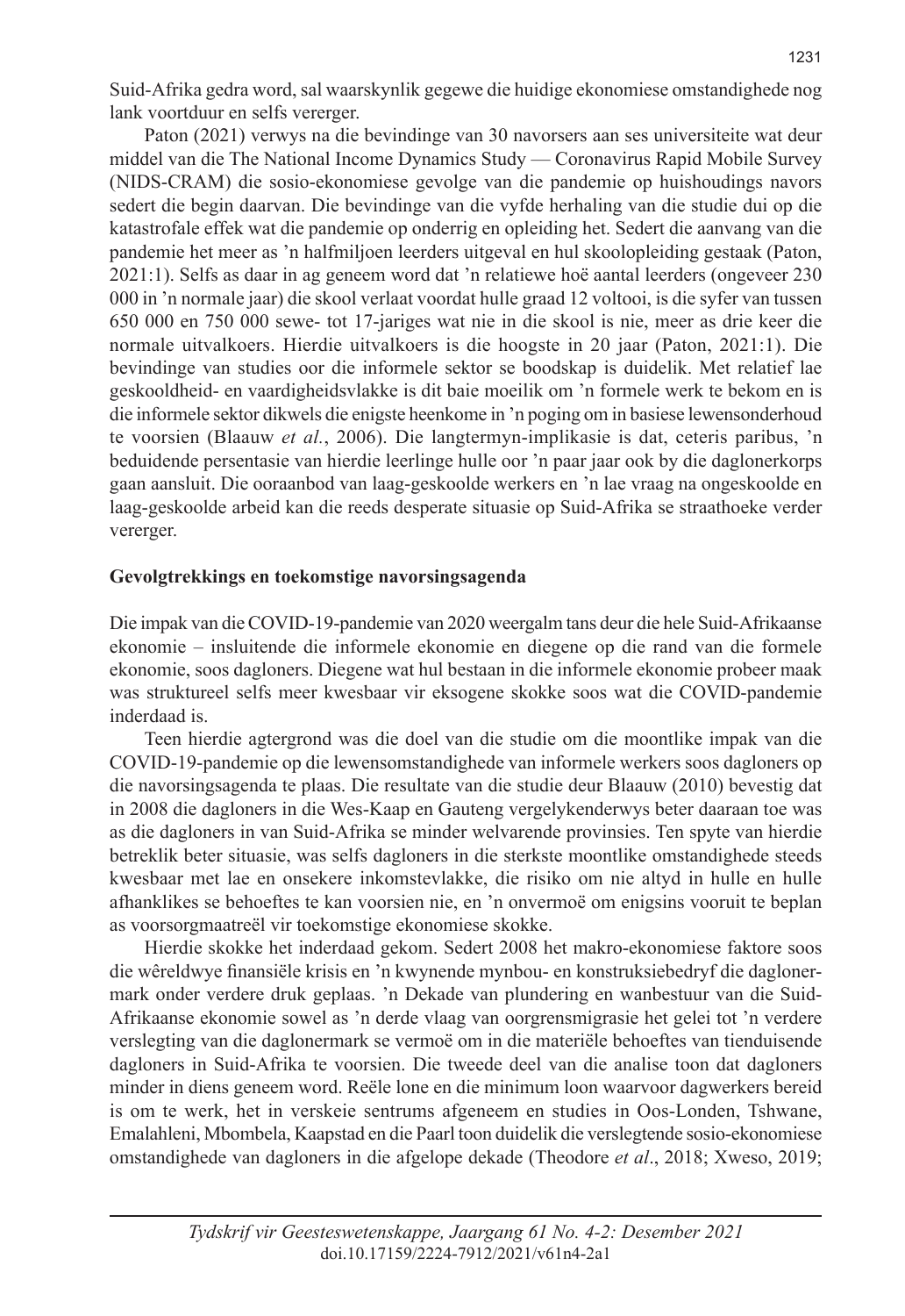Mapendere, 2019; Schenck *et al*., 2020; Smith, 2020). Dagloners se kwesbaarheid het sedert 2008 dramaties vererger en die koms van die COVID-19-pandemie het die perfekte storm in die daglonermark geskep.

Die COVID-19-pandemie het tienduisende dagloners te staan gebring voor die wesenlike vooruitsig van hongersnood en 'n desperate behoefte aan hulp. Dagloners is inderwaarheid erger daaraan toe as die informele selfindiensnemers, soos informele vullisherwinners, wat ten minste 'n stem het deur bedryfsorganisasies soos Plastics SA, die South African Waste Pickers Association of die African Reclaimers Organisation. Die korttermyn-impak van die COVID-19-pandemie op die informele werkers en dagloners was dus niks minder as rampspoedig nie. Op die medium termyn sal daar waarskynlik verdere druk op die daglonermark geplaas word vanweë die talle mense wat hul formele werk verloor het of nog gaan verloor as gevolg van die verwoestende effek van die COVID-19-pandemie. 'n Verdere ooraanbod van dagloners sal die verwoestende uitwerking op dagloners se lewens en lewensonderhoud vererger – selfs nadat die pandemie onder beheer gebring is. Die minimum loon waarvoor dagloners bereid is om te werk, sal selfs laer gedruk word weens hul desperaatheid om enigsins te kan werk. Hierdie negatiewe impak kan op die lang termyn selfs verder versterk word soos wat duisende van die leerlinge wat tans hul skoolopleiding te midde van die pandemie staak geen ander keuse (behalwe misdaad) gaan hê as om hulle ook tot die informele daglonermark te wend nie. Die situasie in die daglonermark is dus reeds kritiek en kan net verder rampspoedige gevolge hê vir die maatskaplike bestel en sosiale samehorigheid in Suid-Afrika.

Die Suid-Afrikaanse samelewing moet dringend oor hierdie kwessies besin. Die onluste en plundering in Julie 2021 is 'n prima facie bewys dat die maatskaplike bestel reeds onder geweldige druk is. Akademici het ook 'n rol om hierin te speel. Hierdie proses van besin en herbesin benodig dringende landswye navorsing oor die daglonermark en ander vorme van informele indiensname en selfindiensneming. Nuwe landswye data (wat 'n soortgelyke metodologie gebruik) sowel as ander vorme van deelnemende navorsing is nodig om 'n begrip te kry van die impak van die gebeure van die afgelope tien jaar op die lewens en lewensonderhoud van informele loonwerkers. 'n Krisis soos die COVID-19-pandemie het weer eens die lot van die gemarginaliseerdes en kwesbares in Suid-Afrika se ongelyke samelewing na vore gebring. Dit moet as 'n wekroep aan navorsers dien om 'n stem te gee aan die mans en vroue wat stil op Suid-Afrika se straathoeke sit (selfs in 'n staat van inperking) en wonder waar hulle volgende maaltyd vandaan gaan kom.

#### **BIBLIOGRAFIE**

- Blaauw, PF. 2010. The socio-economic aspects of day labouring in South Africa*.* Unpublished Doctoral thesis, Department of Economics & Econometrics, University of Johannesburg, South Africa.
- Blaauw, PF, Louw, H & Schenck, R. 2006. The employment history of day labourers in South Africa and the income they earn – A case study of day labourers in Pretoria. *South African Journal of Economic and Management Sciences*, NS, 9(4):458-471.
- Blaauw, PF, Pretorius, AM, Schoeman, CH & Schenck, CJ. 2012. Explaining migrant wages: the case of Zimbabwean day labourers in South Africa. *International Business & Economics Research Journal*, 11(12):1333-1346.
- Blaauw, PF, Schenck, CJ, Pretorius, AM & Schoeman, CH. 2017. 'All quiet on the social work front': Experiences of Zimbabwean day labourers in South Africa. *International Social Work*, 60(2):351- 365.
- Business Insider SA. 2020. *Millions of jobless South Africans will now get a corona grant what you need to know,* https://www.businessinsider.co.za/coronavirus-covid-19-unemploymentbenefit-2020-4 [30 April 2020].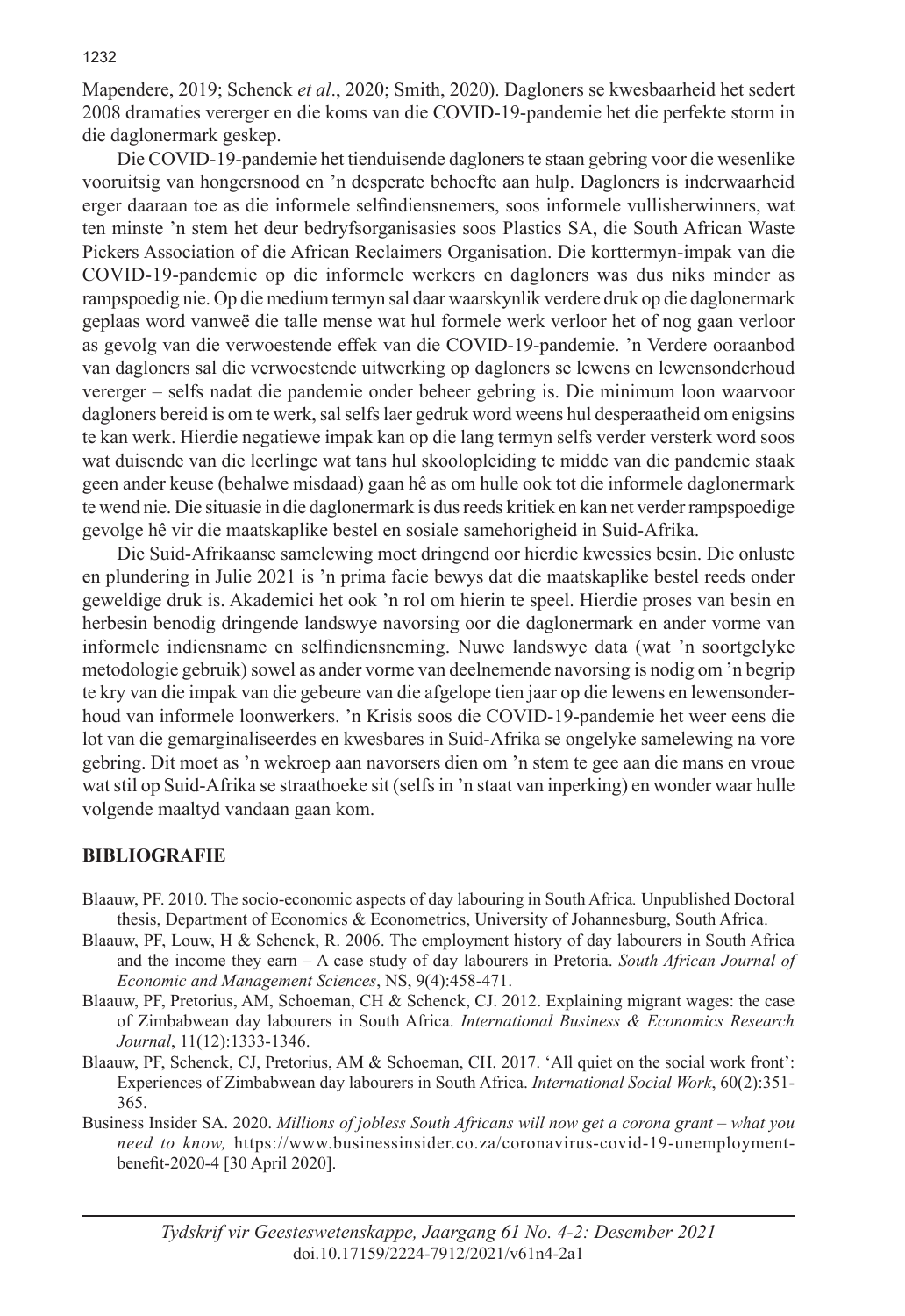Cramsurvey.org. 2021. *What is Cram?* https://cramsurvey.org/about/ [4 November 2021].

- Cook, N. 2020. *South Africa: Current issues, economy, and U.S. relations*, https://sgp.fas.org/crs/row/ R45687.pdf [4 November 2021].
- Crush, J, Chikanda, A & Skinner, C. 2015. *Mean streets, migration, xenophobia and informality in South Africa*. Cape Town: Southern African Migration Programme (SAMP), the African Centre for Cities (ACC) and the International Development Research Centre (IDRC).
- Crush, J, Chikanda, A & Tawodzera, G. 2012. *The third wave: Mixed migration from Zimbabwe to South Africa*. Migration Policy Series No. 59. Cape Town: Southern African Migration Programme.
- Gonzo, W & Plattner, IE. 2003. *Unemployment in an African country: A psychological perspective.* Windhoek: University of Namibia Press.
- Harmse, A, Blaauw, PF & Schenck, R. 2009. Day labourers, unemployment and socioeconomic development in South Africa. *Urban Forum,* 20(4):363-377.
- Lepule, T. 2020. Covid-19 in SA: Consumers fall prey to greedy loan sharks*,* https://www.iol.co.za/ news/south-africa/western-cape/covid-19-in-sa-consumers-fall-prey-to-greedy-loansharks-47480003 [4 November 2021].
- Loop, T. 1996. *Industrial dynamics and fragmented labour markets: Construction firms and labourers in India*. New Delhi: Sage Publications.
- Makina, D. 2007. *Profile of migrant Zimbabweans in South Africa: A pilot study*. A Zimbabwe diaspora forum research report.
- Mapendere, P. 2019. Exploring risks and resilience experienced by day labourers at a hiring site in Cape Town. Unpublished Master's dissertation, University of the Western Cape, Cape Town.
- Masami, I. 2000. *The homeless, contemporary society, and the welfare state: In search of 'A place to live'*. Tokyo: Akashi Shoten.
- Meléndez, EJ, Visser, MA, Valenzuela Jr, A & Theodore, N. 2016. Day labourers' work-related injuries: An assessment of risks, choices, and policies. *International Migration,* 54(3):5-19.
- Mlatsheni, C & Graham, L. 2021. *Young people and women bear the brunt of South Africa's worrying jobless rate*, https://theconversation.com/young-people-and-women-bear-the-brunt-of-south-africasworrying-jobless-rate-167003 [4 November 2021].
- Mutandiro, K. 2020. Waiting for a job on the roadside during lockdown*.* https://www.groundup.org.za/ article/men-waiting-job-along-roadside-during-lockdown/?fbclid=IwAR2dy5S3FEC2fEUcRO5c 2XCGP0Wb1WegH0kUJ15dGlSBivq1k\_Am-e89Z8Y [20 April 2020].
- Okoye, CJ. 2019. 'Fiscal cliff' warnings divide experts … but remain dire*,* https://citizen.co.za/news/ south-africa/government/2093106/fiscal-cliff-warnings-divide-experts-but-remain-dire/ [17 April 2020].
- Omarjee, L. 2019. TIMELINE: SA's credit rating journey since 1994*,* https://www.news24.com/fin24/ opinion/timeline-sas-credit-rating-journey-since-1994-20191124 [4 November 2021].
- Omarjee, L. 2020. Coronavirus | SA business alliance expects 1 million job losses, economy to contract by 10%*,* https://www.fin24.com/Economy/South-Africa/coronavirus-sa-business-alliance-expects-1-million-job-losses-economy-to-contract-by-10-20200414 [17 April 2020].
- Paton, C. 2021. Pandemic sows seeds of future inequality as pupils quit school, https://www.businesslive. co.za/bd/national/education/2021-07-08-pandemic-sows-seeds-of-future-inequality-as-pupils-quitschool/?utm\_term=Autofeed&utm\_medium=Social&utm\_source=Facebook&fbclid=IwAR1Xvp Kuw5MVMQUIfmikSo8HZLh3EiJP6XTtjQDwpKrt286LmIpgOIG5-1k# [13 Julie 2020].
- Ranchhod, V & Daniels, RC. 2021. Labour Market Dynamics in South Africa at the onset of the COVID-19 Pandemic. *South African Journal of Economics,* https://doi.org/10.1111/saje.12283.
- Rossouw, J, Joubert, F & Breytenbach, A. 2014. Suid-Afrika se fiskale afgrond: 'n blik op die aanwending van owerheidshulpbronne. *Tydskrif vir Geesteswetenskappe,* 54(1):144-162.
- Schenck, R & Blaauw, D. 2018. Dagloners: 'n Gevallestudie van die kwesbaarheid van die maatskaplike bestel en samehorigheid in Suid-Afrika se informele ekonomie. *Tydskrif vir Geesteswetenskappe,* 58(1):36-55.
- Schenck, R & Louw, H. 2005. An exploratory study on day labourers in Elardus Park, Pretoria. *Social Work/Maatskaplike Werk*, 41(1):84-95.
- Schenck, R, Blaauw, D & Matthee, M. 2020. Max-Neef en die strukturele kwesbaarheid van dagloners in Mbombela en Emalahleni, Suid-Afrika. *Tydskrif vir Geesteswetenskappe*, 60(1):142-163.